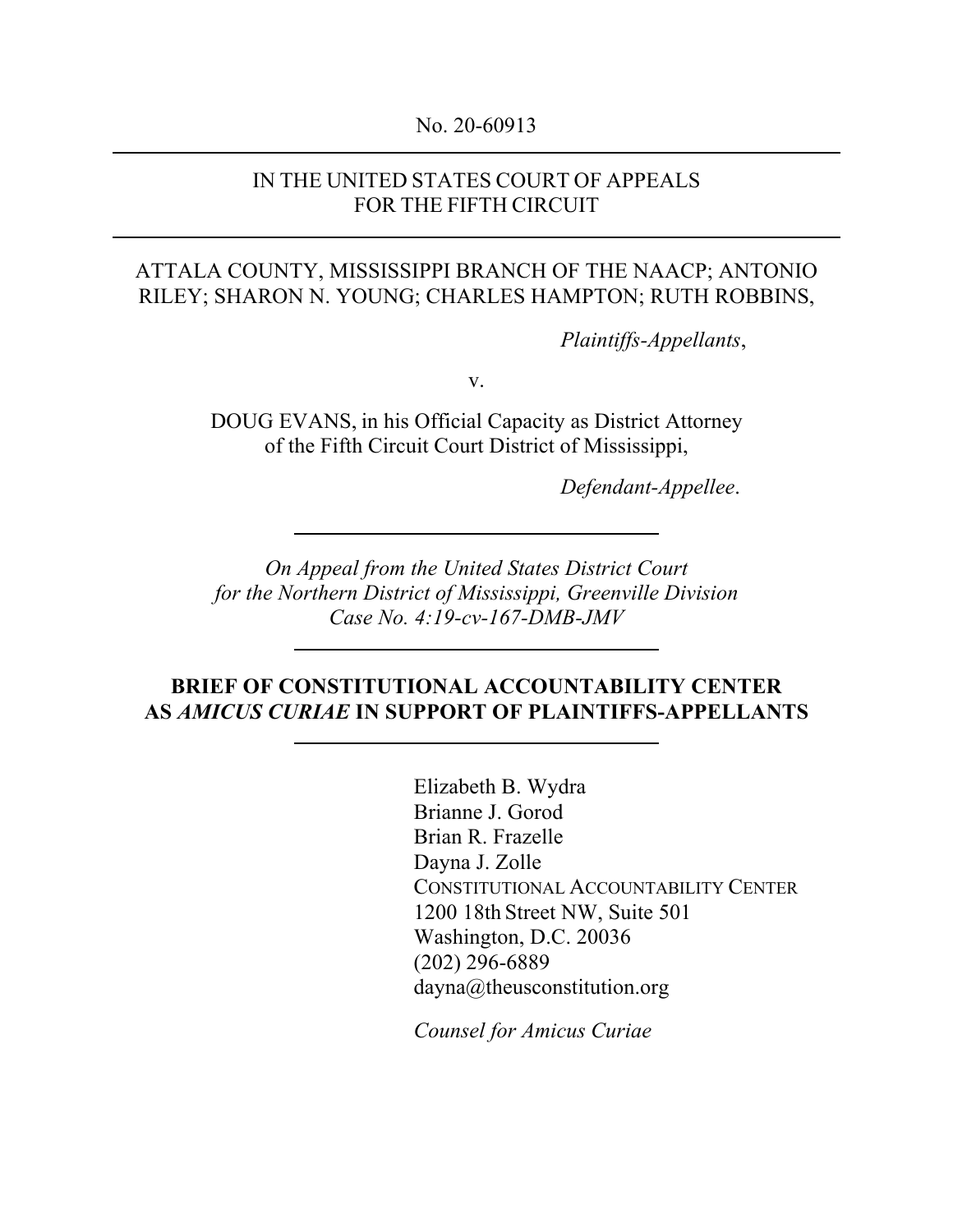### **SUPPLEMENTAL CERTIFICATE OF INTERESTED PERSONS**

Pursuant to Fifth Circuit Rule 29.2, I hereby certify that I am aware of no persons or entities, besides those listed in the party briefs, that have a financial interest in the outcome of this litigation. In addition, I hereby certify that I am aware of no persons with any interest in the outcome of this litigation other than the signatories to this brief and their counsel, and those identified in the party and *amicus*  briefs filed in this case.

Dated: February 19, 2021 /s/ Dayna J. Zolle

Dayna J. Zolle

*Counsel for Amicus Curiae*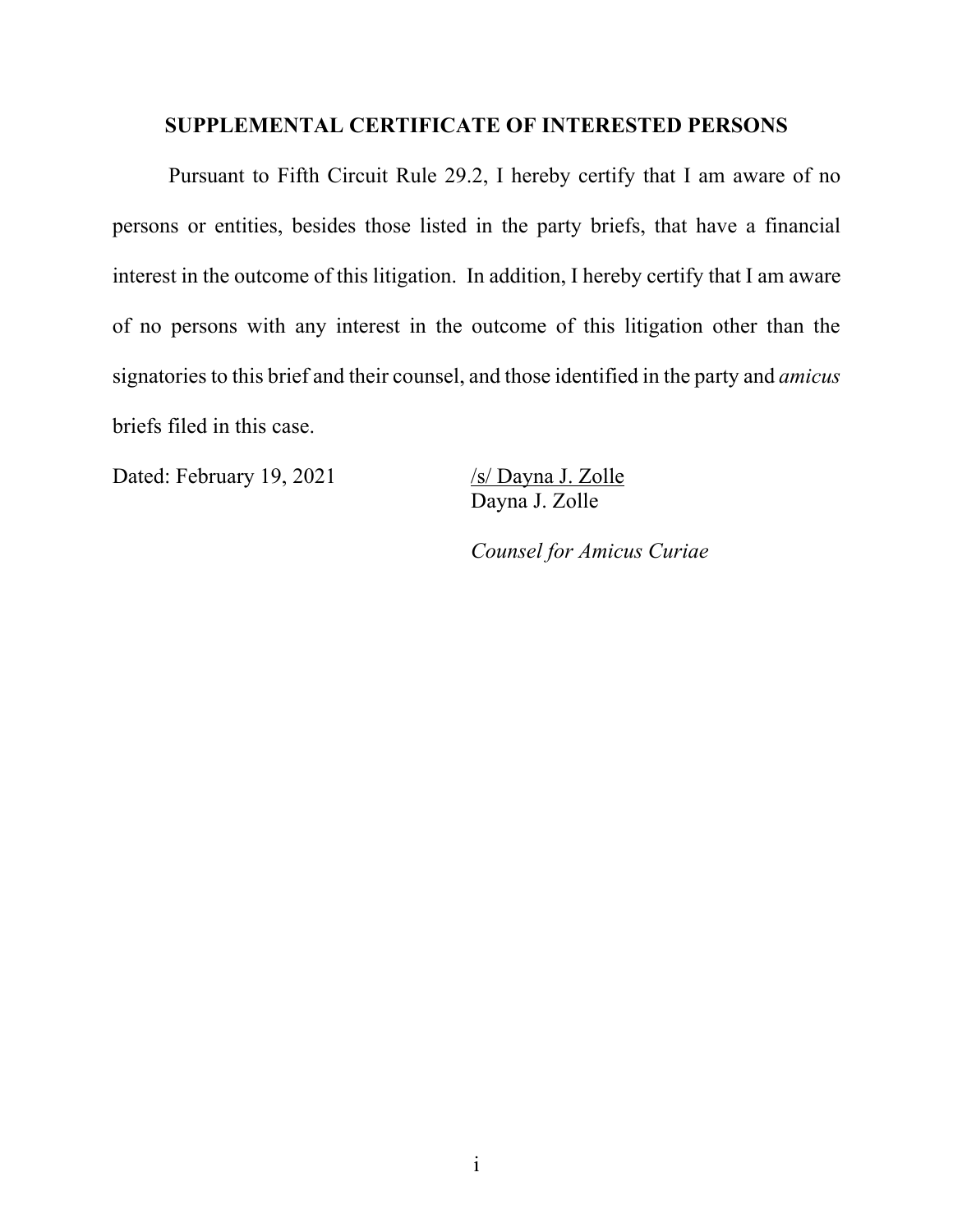### **CORPORATE DISCLOSURE STATEMENT**

Pursuant to Rule 26.1 of the Federal Rules of Appellate Procedure, *amicus curiae* states that no party to this brief is a publicly held corporation, issues stock, or has a parent corporation.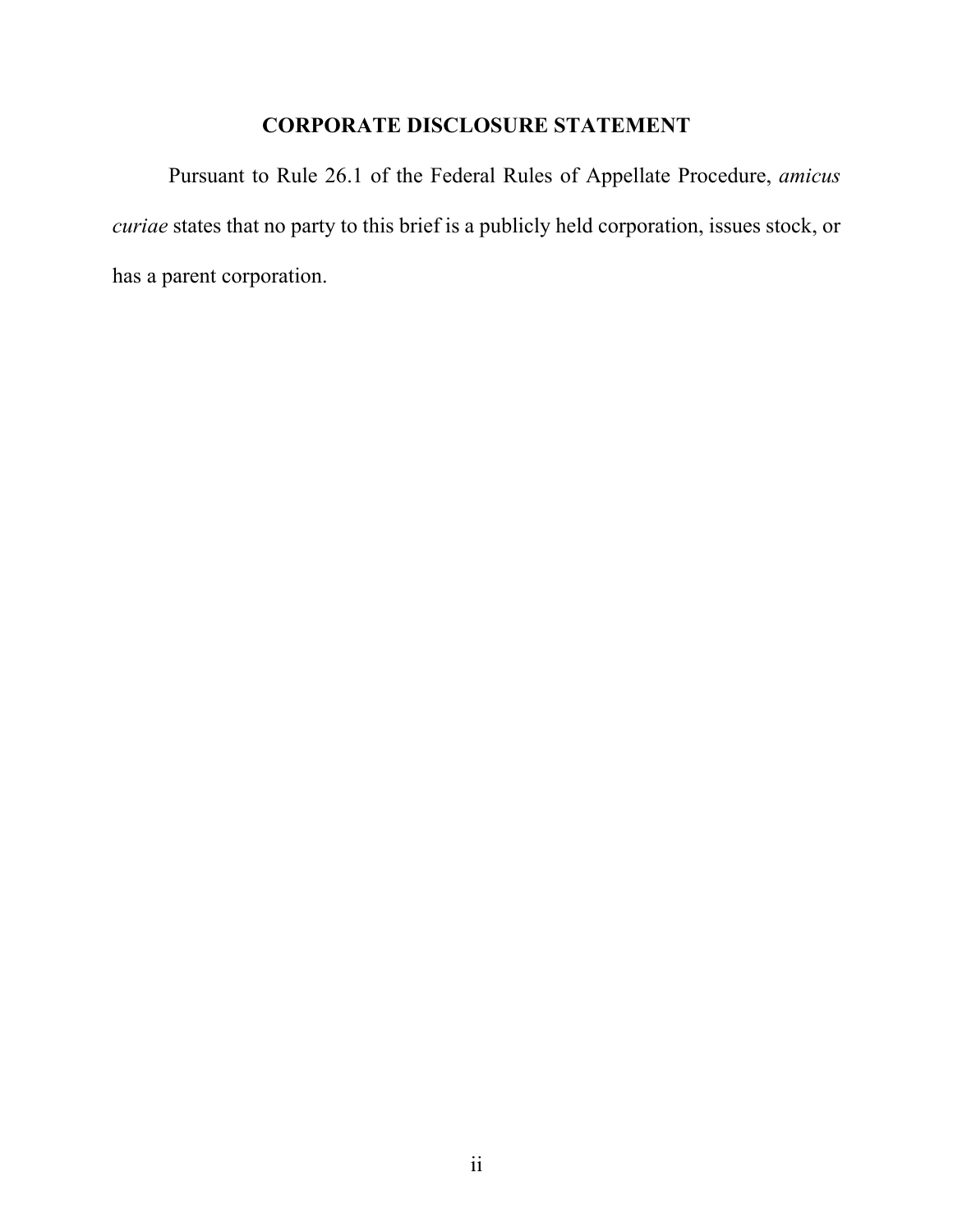# **TABLE OF CONTENTS**

# **Page**

| SUPPLEMENTAL CERTIFICATE OF INTERESTED PERSONS                                                                                         | $\mathbf{i}$              |
|----------------------------------------------------------------------------------------------------------------------------------------|---------------------------|
|                                                                                                                                        | $\bullet\; \bullet$<br>11 |
|                                                                                                                                        | 111                       |
|                                                                                                                                        | 1V                        |
|                                                                                                                                        | $\mathbf{1}$              |
|                                                                                                                                        | $\mathbf{1}$              |
|                                                                                                                                        | 3                         |
| L.<br>The Abstention Doctrine of <i>Younger</i> and <i>O'Shea</i> Is Contrary to                                                       | 3                         |
| Because the District Court Extended Younger and O'Shea Abstention<br>II.<br>Further than Precedent Requires, This Court Should Reverse | 19                        |
|                                                                                                                                        | 26                        |
|                                                                                                                                        | 1A                        |
|                                                                                                                                        | 2A                        |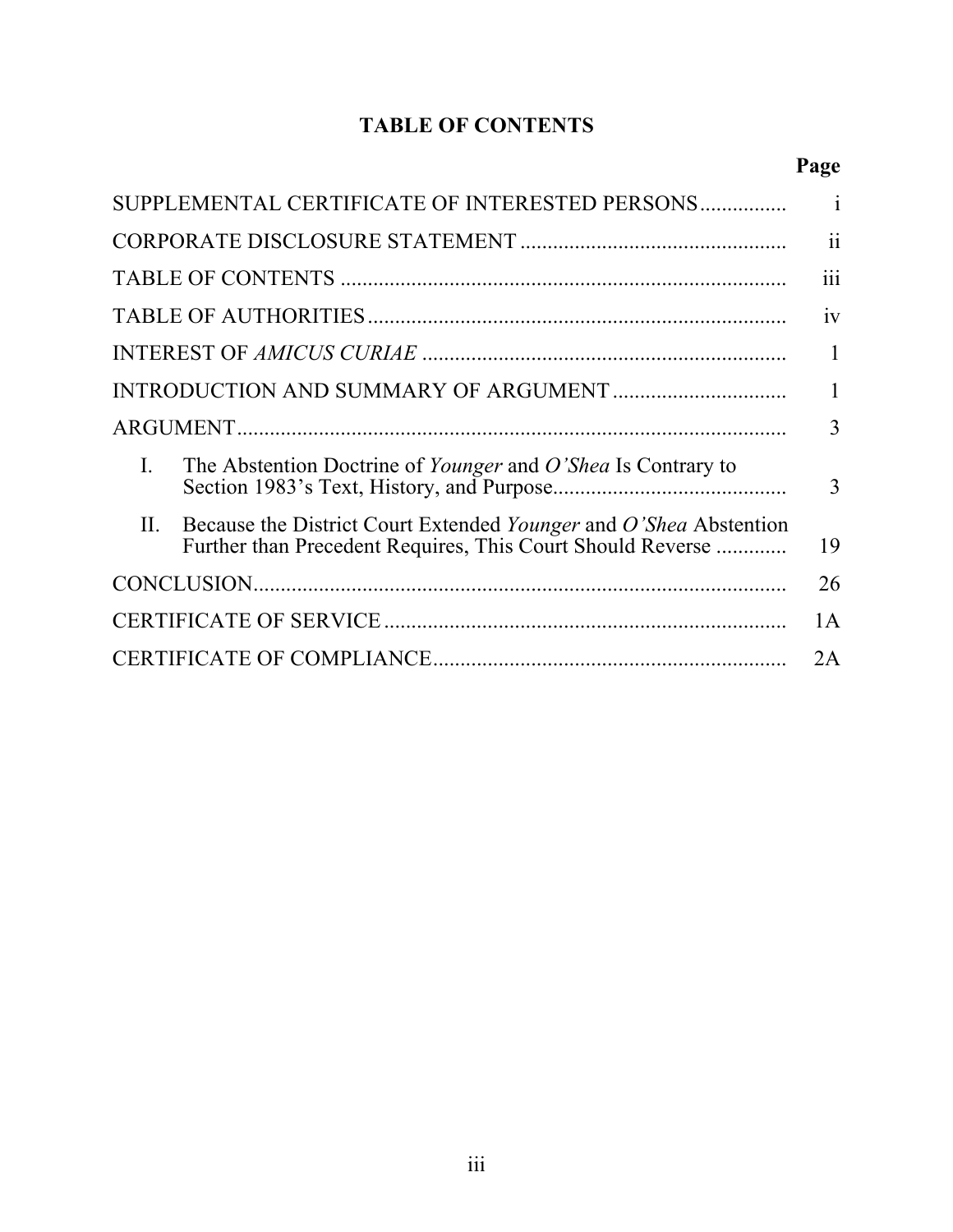# **TABLE OF AUTHORITIES**

# CASES

| Baxter v. Bracey,                                               | $\overline{4}$ |
|-----------------------------------------------------------------|----------------|
| Briscoe v. LaHue,                                               | 25             |
| Colo. River Water Conserv. Dist. v. United States,              | 25             |
| E. Miss. State Hosp. v. Callens,                                | 24             |
| Ex Parte Virginia,                                              | $\overline{4}$ |
| McDonald v. City of Chicago,                                    | 16             |
| McNeese v. Bd. of Educ.,                                        | 3, 25          |
| Mitchum v. Foster,                                              |                |
| Monroe v. Pape,                                                 | 10, 12         |
| New Orleans Pub. Serv., Inc. v. Council of City of New Orleans, | 20, 25         |
| $O'$ Shea v. Littleton,                                         |                |
| Patsy v. Bd. of Regents,                                        | 16             |
| Powers v. Ohio,                                                 | 24             |
| Rizzo v. Goode,                                                 | 23             |
| Sprint Comme'ns, Inc. v. Jacobs,                                | 20, 25         |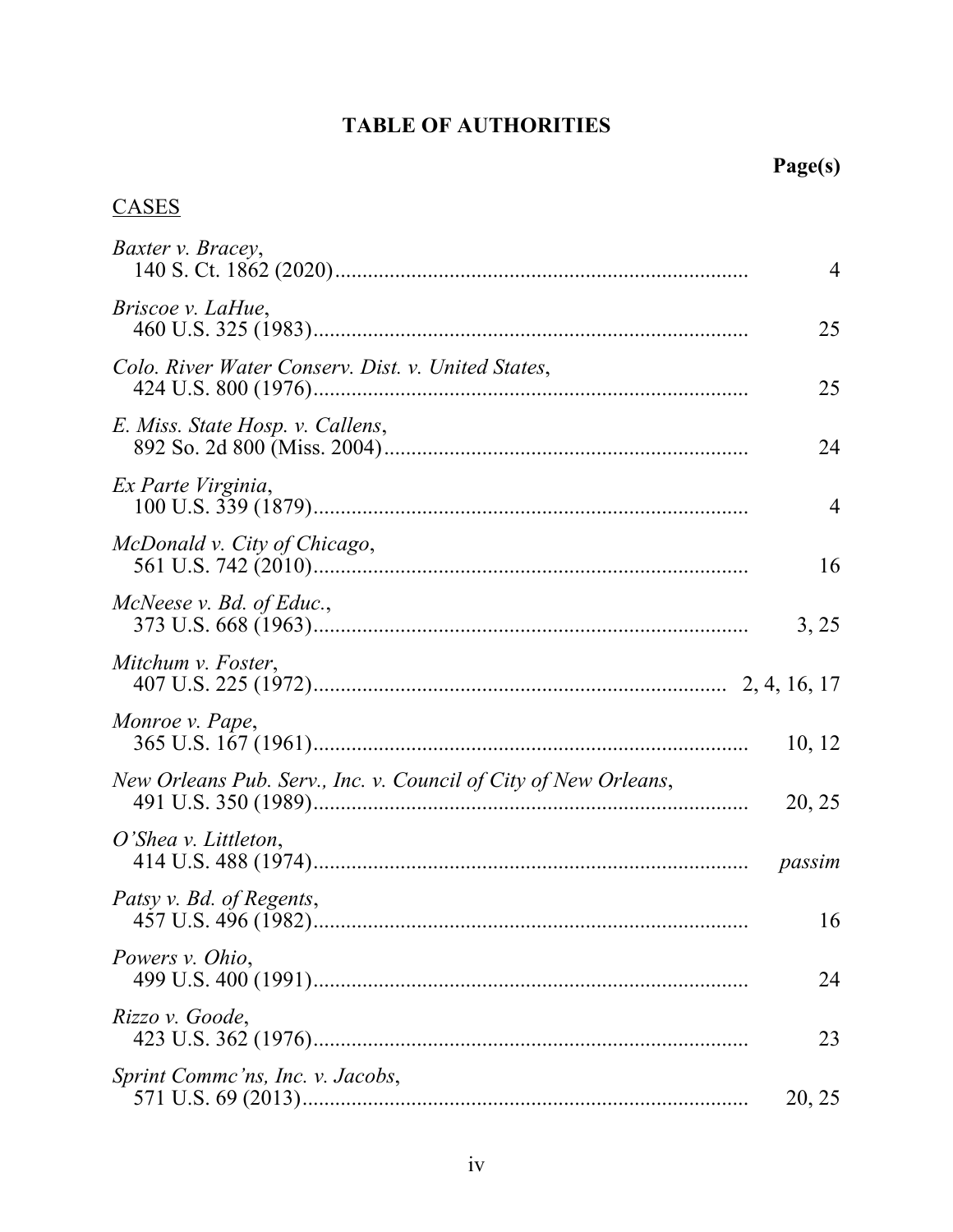## **TABLE OF AUTHORITIES – cont'd**

| Timbs v. Indiana,  |        |
|--------------------|--------|
| Wilson v. Garcia,  | 17, 25 |
| Younger v. Harris, | passim |
| Ziglar v. Abbasi,  |        |

## STATUTES AND LEGISLATIVE MATERIALS

| An Act Relating to Habeas Corpus, and Regulating Judicial Proceedings<br>in Certain Cases,                                             | 9            |
|----------------------------------------------------------------------------------------------------------------------------------------|--------------|
| An Act to Amend an Act Entitled "An Act Relating to Habeas Corpus,<br>and Regulating Judicial Proceedings in Certain Cases,"           | 9            |
| An Act to Enforce the Provisions of the Fourteenth Amendment to the<br>Constitution of the United States, and for Other Purposes,      |              |
| An Act to Protect All Persons in the United States in Their Civil Rights<br>and Liberties, and Furnish the Means of Their Vindication, | 7, 19        |
|                                                                                                                                        |              |
|                                                                                                                                        |              |
|                                                                                                                                        | $\mathbf{1}$ |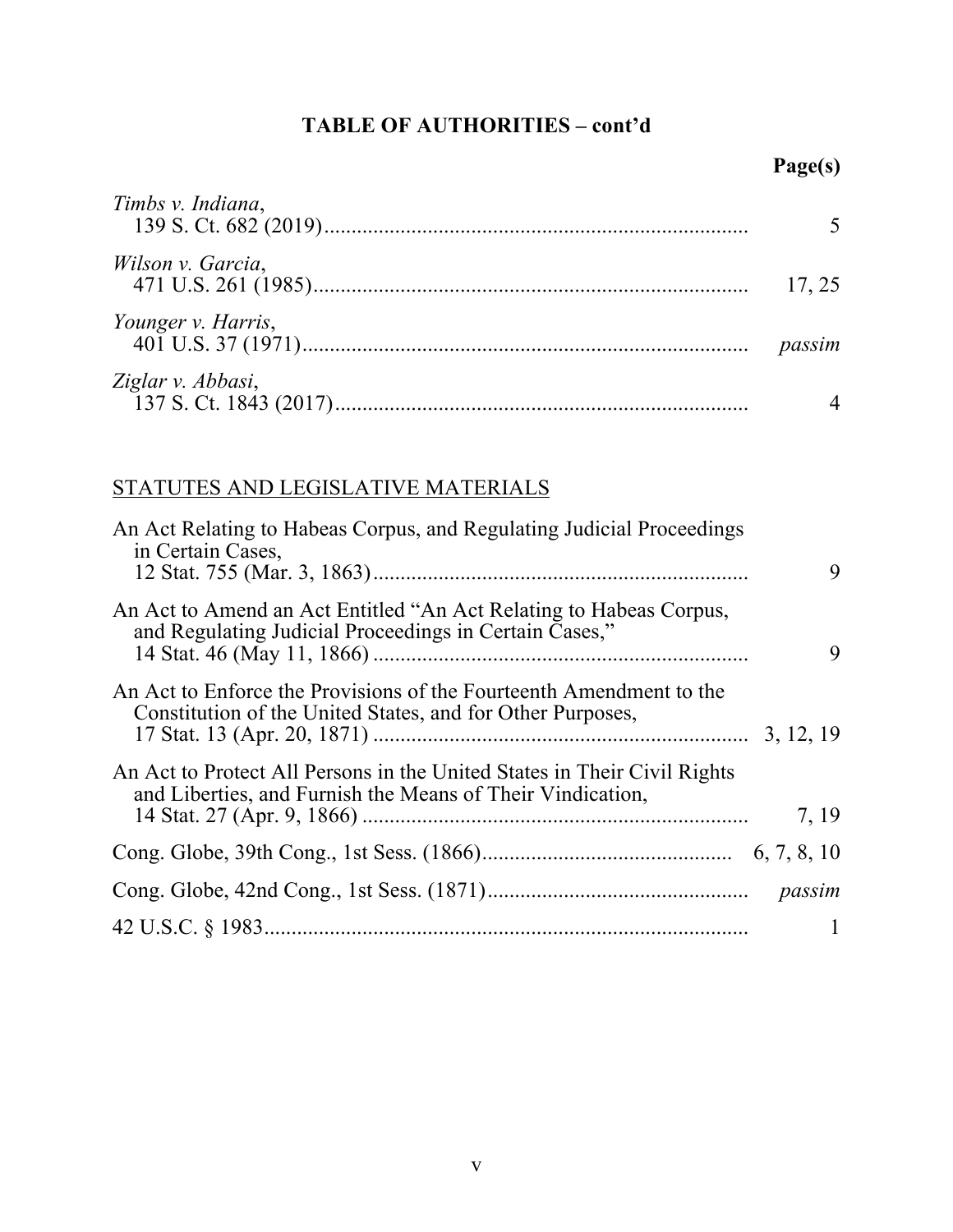# **TABLE OF AUTHORITIES – cont'd**

# **Page(s)**

# OTHER AUTHORITIES

| Anthony G. Amsterdam, Criminal Prosecutions Affecting Federally<br>Guaranteed Civil Rights: Federal Removal and Habeas Corpus<br>Jurisdiction to Abort State Court Trial, | 9      |
|---------------------------------------------------------------------------------------------------------------------------------------------------------------------------|--------|
| Paul R. Dimond, Strict Construction and Judicial Review of Racial<br>Discrimination Under the Equal Protection Clause: Meeting Raoul<br>Berger on Interpretivist Grounds, |        |
| Aviam Soifer & H.C. Macgill, The Younger Doctrine: Reconstructing<br>Reconstruction,                                                                                      | 17     |
| Donald H. Zeigler, A Reassessment of the Younger Doctrine in Light<br>of the Legislative History of Reconstruction,                                                       | passim |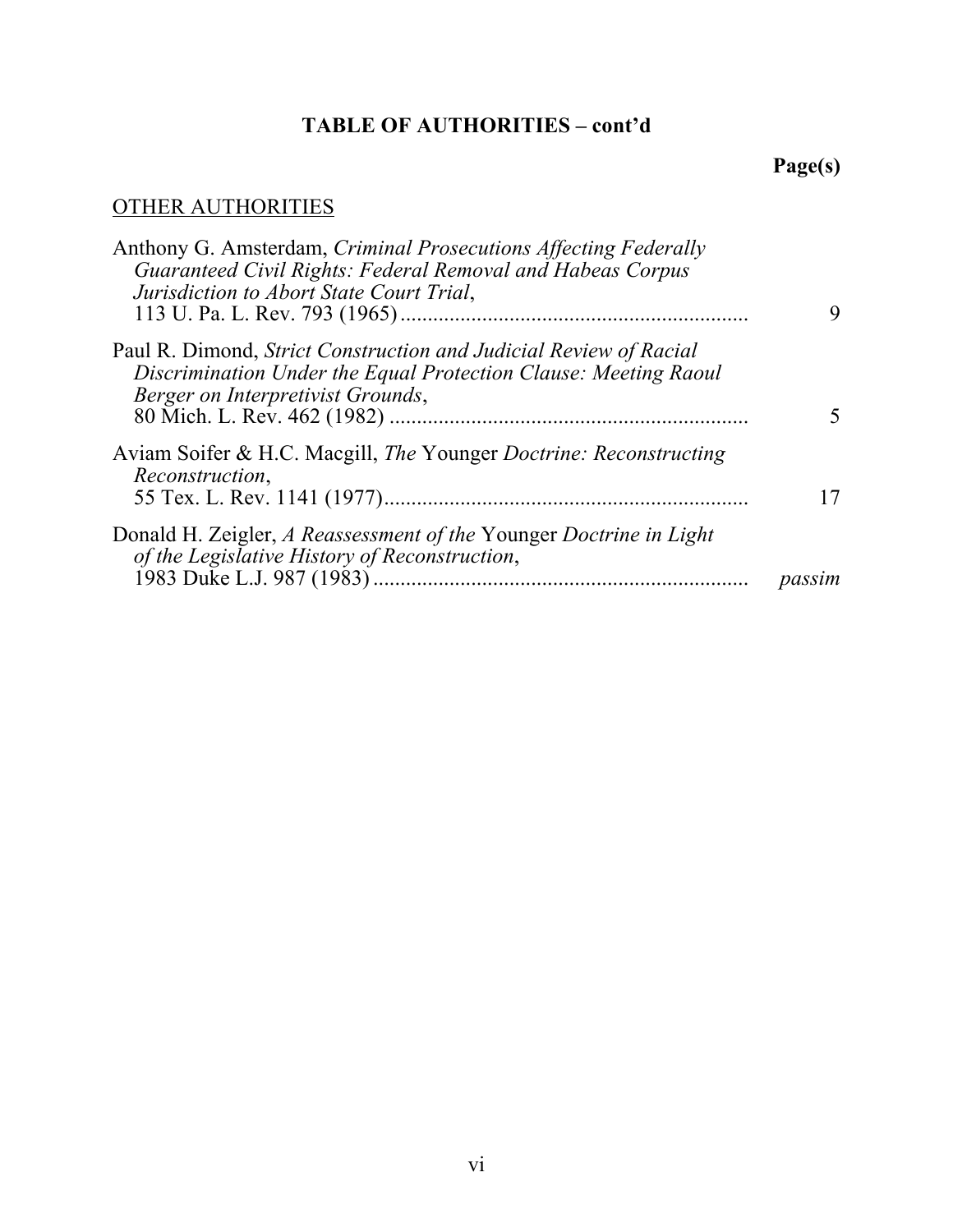#### **INTEREST OF** *AMICUS CURIAE***<sup>1</sup>**

Constitutional Accountability Center (CAC) is a think tank, public interest law firm, and action center dedicated to fulfilling the progressive promise of our Constitution's text and history. CAC works in our courts, through our government, and with legal scholars to improve understanding of the Constitution and preserve the rights and freedoms it guarantees. CAC has a strong interest in ensuring meaningful access to the courts, in accordance with constitutional text and history, and therefore has an interest in this case.

#### **INTRODUCTION AND SUMMARY OF ARGUMENT**

Section 1983, a landmark civil rights statute dating to the Reconstruction era, provides a right to sue "[e]very person" who under color of state law or custom deprives another person of "any rights, privileges, or immunities secured by the Constitution." 42 U.S.C. § 1983. Filing suit under Section 1983, Plaintiffs alleged that a Mississippi district attorney has for years "engaged in a discriminatory practice of using peremptory challenges to strike prospective black jurors from jury service," ROA.170, and they sought an injunction prohibiting the practice in the future.

Rather than address the merits of Plaintiffs' claim, the district court held that *Younger v. Harris*, 401 U.S. 37 (1971), and *O'Shea v. Littleton*, 414 U.S. 488 (1974),

<sup>&</sup>lt;sup>1</sup> *Amicus* states that no counsel for a party authored this brief in whole or in part, and no person other than *amicus* or its counsel made a monetary contribution to the brief's preparation or submission. All parties consent to the filing of this brief.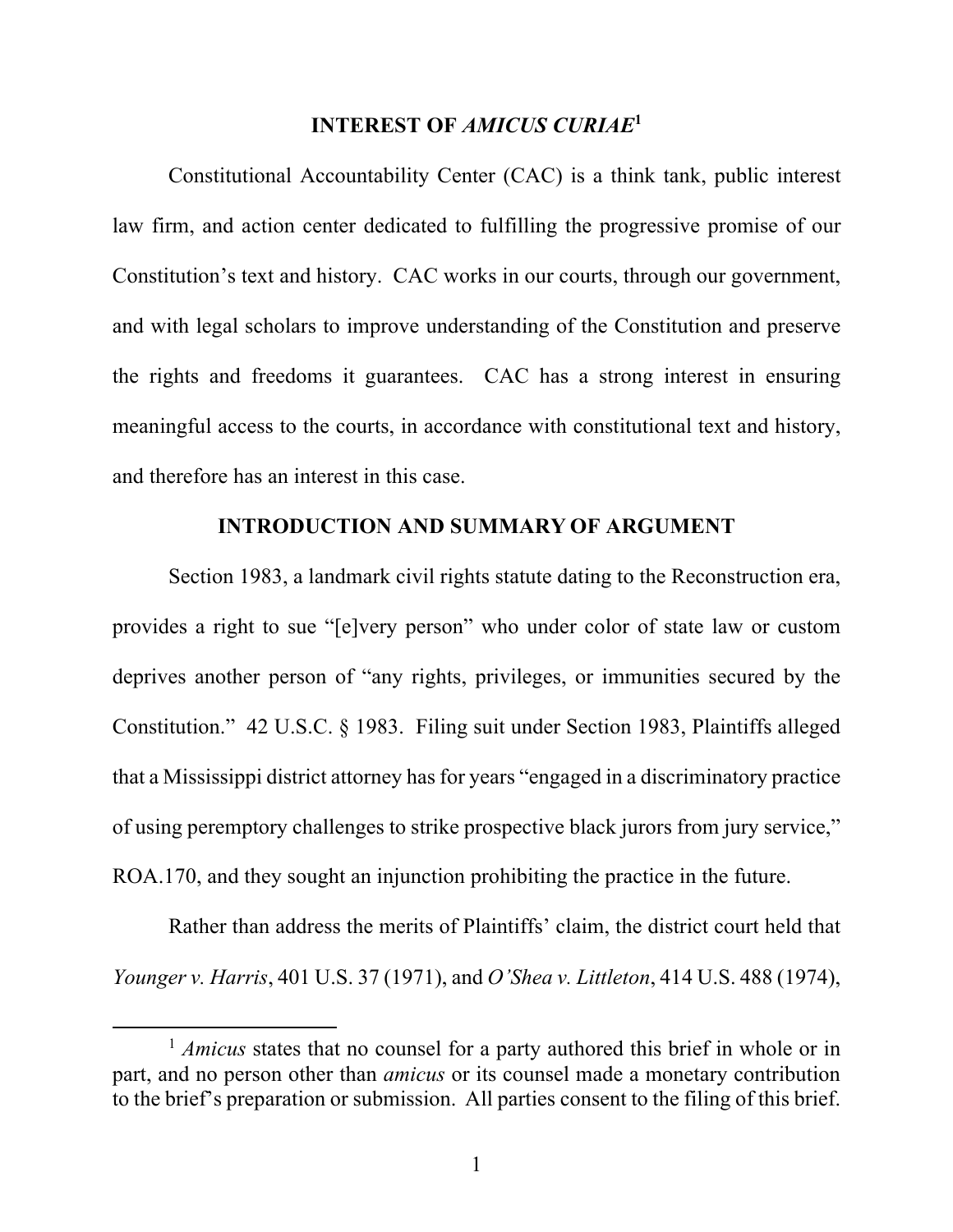compelled it to dismiss the case. Under those precedents, federal courts should abstain from hearing challenges to the conduct of state officers in criminal proceedings where the injunctive relief sought would inevitably "disrupt the normal course of proceedings in the state courts . . . . by means of continuous or piecemeal interruptions of the state proceedings," and where, in addition, "there are available state and federal procedures which could provide relief." *O'Shea*, 414 U.S. at 500-02. But those precedents do not remotely compel dismissal here, and this Court should not extend them to the circumstances of this case.

After the Civil War, Congress passed a series of measures designed to permit the federal courts to help combat widespread discrimination in Southern criminal justice systems. In addition to crafting the Fourteenth Amendment, guaranteeing equal protection of the laws, Congress passed the Freedmen's Bureau Act and the Civil Rights Act of 1866, which demanded federal oversight of state criminal justice systems. And when Congress passed the Civil Rights Act of 1871, containing what is now Section 1983, the bill's proponents and detractors both understood that this provision would empower federal courts to enjoin unconstitutional conduct by state officers—including prosecutors and even judges—arising from criminal proceedings. Indeed, "[t]he very purpose of § 1983 was to interpose the federal courts between the States and the people, as guardians of the people's federal rights." *Mitchum v. Foster*, 407 U.S. 225, 242 (1972). The statute thus authorized the federal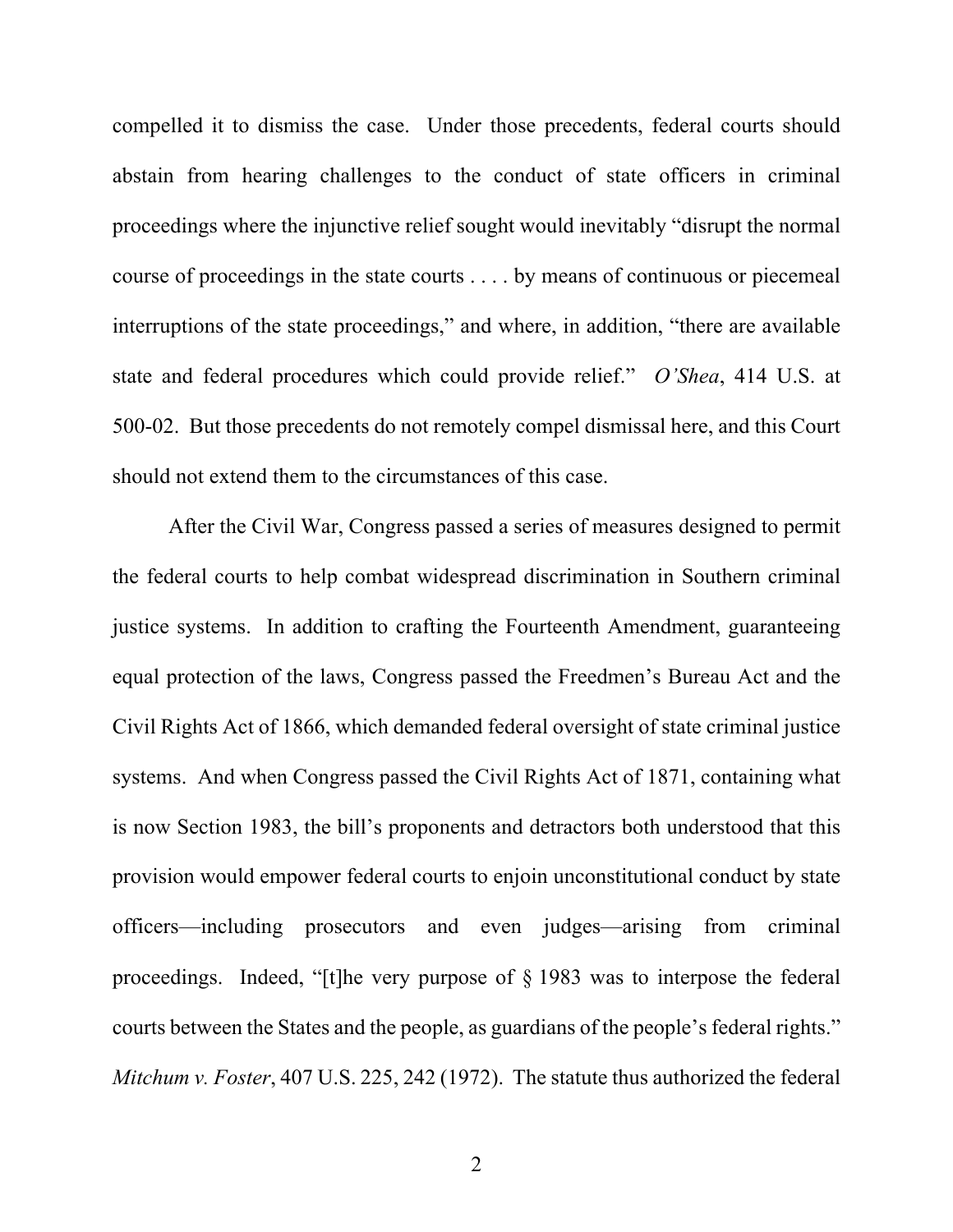courts to assert "immediate jurisdiction" over alleged constitutional violations, "without the appeal or agency of the State in which the citizen is domiciled," Cong. Globe, 42nd Cong., 1st Sess. 389 (1871) (Rep. Elliott), providing an *additional* remedy for the deprivation of federal rights that would be "supplementary to any remedy any State might have," *McNeese v. Bd. of Educ.*, 373 U.S. 668, 672 (1963). The abstention doctrine of *Younger* and *O'Shea* is thus contrary to Section 1983's text and history, and it should not be extended beyond existing precedent.

No such precedent requires abstention here. The injunction that Plaintiffs seek—prohibiting a district attorney from maintaining an unconstitutional policy of excluding Black jurors—would not interfere with any particular criminal prosecution, nor would it "require for its enforcement" any "continuing intrusion . . . into the daily conduct of state criminal proceedings." *O'Shea*, 414 U.S. at 501-02. And because prospective jurors like Plaintiffs cannot challenge peremptory strikes at the time they are made, Plaintiffs do not have "other avenues of relief" available. *Id.* at 504. For these reasons, this Court should decline to extend *Younger* and *O'Shea* abstention doctrine to Plaintiffs' claim and should reverse.

#### **ARGUMENT**

#### **I. The Abstention Doctrine of** *Younger* **and** *O'Shea* **Is Contrary to Section 1983's Text, History, and Purpose.**

**A.** Enacted as part of the Civil Rights Act of 1871, Pub. L. No. 42-22, 17 Stat. 13, Section 1983 was created "to protect the people from unconstitutional action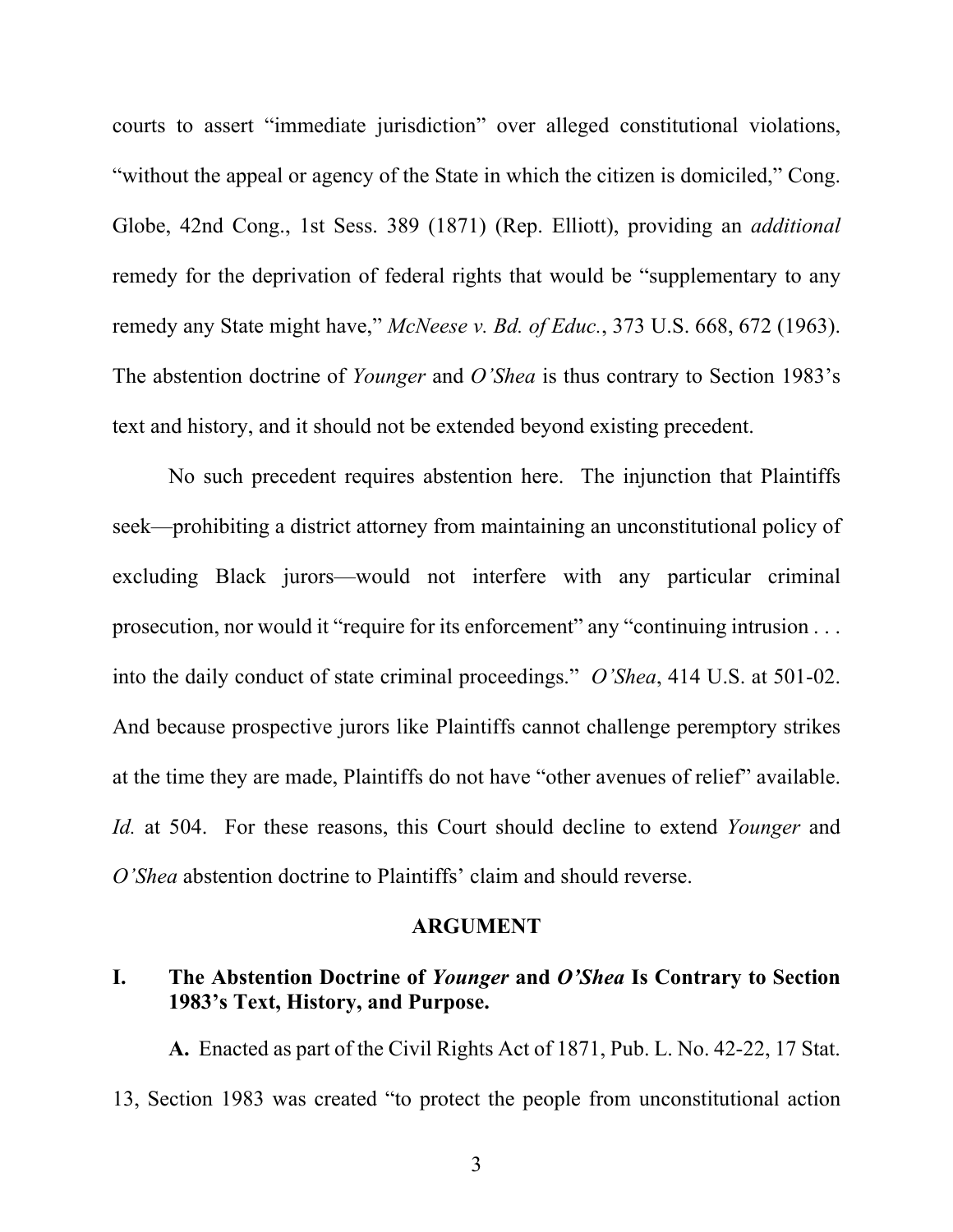under color of state law, 'whether that action be executive, legislative, or judicial.'" *Mitchum*, 407 U.S. at 242 (quoting *Ex Parte Virginia*, 100 U.S. 339, 346 (1879)). As Justice Thomas has pointed out, the text of Section 1983 "ma[kes] no mention of defenses or immunities." *Ziglar v. Abbasi*, 137 S. Ct. 1843, 1870 (2017) (Thomas, J., concurring in part and concurring in the judgment). "Instead, it applies categorically to the deprivation of constitutional rights under color of state law." *Baxter v. Bracey*, 140 S. Ct. 1862, 1862-63 (2020) (Thomas, J., dissenting from the denial of certiorari). Consistent with that broad scope, Section 1983 does not direct federal courts to abstain from exercising jurisdiction in deference to state courts. This is unsurprising given that one of the primary purposes of Section 1983 was to permit "the federal courts . . . to reform the administration of justice in the South." Donald H. Zeigler, *A Reassessment of the* Younger *Doctrine in Light of the Legislative History of Reconstruction*, 1983 Duke L.J. 987, 1016 (1983); *see id.* at 988 ("[T]he federal courts' refusal to use their equitable powers to reform state justice systems directly contravenes the intent of the Reconstruction Congresses that adopted the fourteenth amendment and enacted section 1983.").

Before the Civil Rights Act of 1871, Congress already had enacted legislation that contemplated substantial federal intrusion into state criminal justice systems. These laws were passed in response to Southern states' refusal to treat all of their citizens equally. "Following the Civil War, Southern States enacted Black Codes to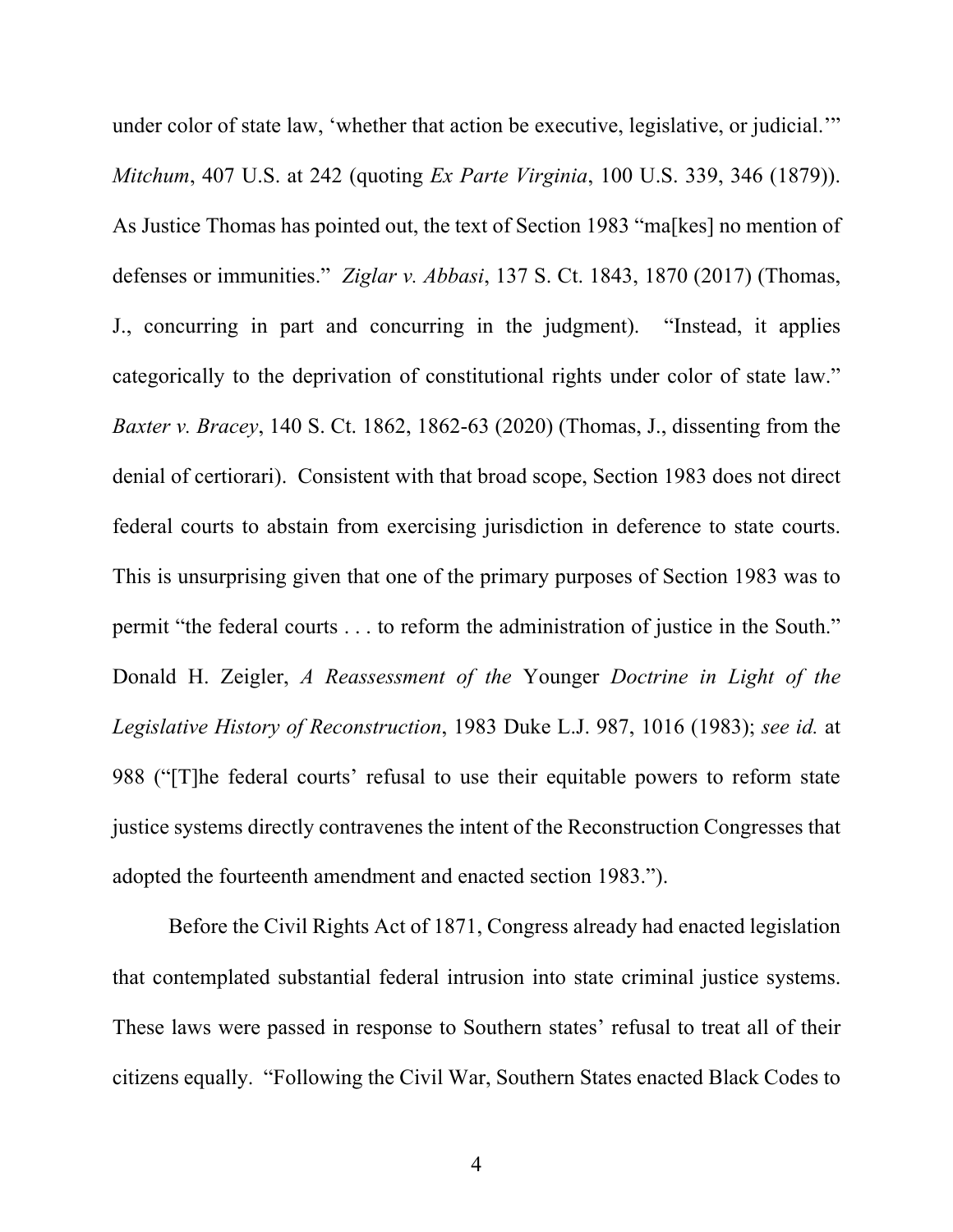subjugate newly freed slaves and maintain the prewar racial hierarchy." *Timbs v. Indiana*, 139 S. Ct. 682, 688 (2019). Many of these laws "expressly excluded blacks from voting, owning land, making contracts, [and] securing access to the courts," while the "oppressive racial impact [of others] depended on selective enforcement, customary caste relations, and private discrimination against blacks." Paul R. Dimond, *Strict Construction and Judicial Review of Racial Discrimination Under the Equal Protection Clause: Meeting Raoul Berger on Interpretivist Grounds*, 80 Mich. L. Rev. 462, 474 (1982); *see Timbs*, 139 S. Ct. at 688 (citing "broad proscriptions on 'vagrancy' and other dubious offenses"). Notably, "[t]he framers of the Black Codes envisioned that the southern criminal justice system would be the primary enforcement mechanism." Zeigler, *supra*, at 994. Indeed, the Black Codes "bristled with harsh criminal sanctions," "new courts were created to handle the expected flow of cases," and "the jurisdiction of existing courts or officials was enlarged." *Id.*

"The 39th Congress focused on these abuses during its debates over the Fourteenth Amendment, the Civil Rights Act of 1866, and the Freedmen's Bureau Act." *Timbs*, 139 S. Ct. at 697 (Thomas, J., concurring in the judgment). Congress first considered the Freedmen's Bureau bill in 1866. Designed to address the Black Codes and the widespread maladministration of justice in Southern states, *see* Zeigler, *supra*, at 996-97, the bill contained a sweeping prohibition on disparate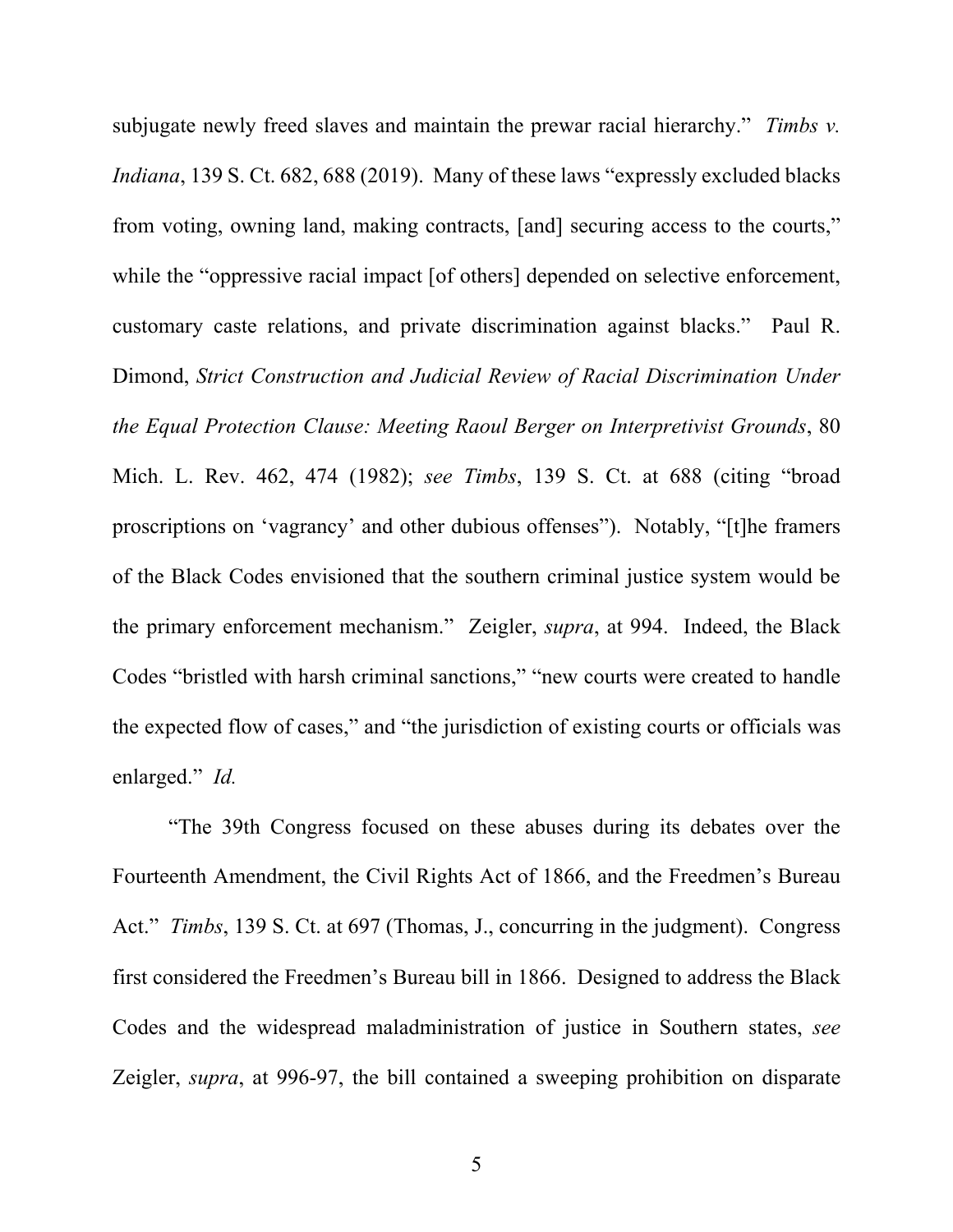treatment in state justice systems, imposed criminal penalties for violating that prohibition, and established a Freedmen's Bureau with jurisdiction to "hear and determine all offenses" committed against "persons who are discriminated against in any of the particulars" covered by the bill. Cong. Globe, 39th Cong., 1st Sess. 209-10 (1866); *see id.* at 340 (Sen. Wilson) (explaining the bill's intent to "set [Black Codes] aside and give the freedman a practical remedy by taking his case at once before the authorities of the United States"); *id.* at 516 (Rep. Eliot) (noting that measures had been instituted in the South "which are as repugnant to our sense of honor and justice as ever any arrangements under the old slave codes could have been"); *id.* at 653 (Rep. McKee) (stating that "[i]n none of those States has the black man a law to protect him in his rights," so "the Freedmen's Bureau is a necessity").

These provisions "contemplated extensive federal intervention in the administration of justice in the South." Zeigler, *supra*, at 997. Indeed, "Congress specifically and overwhelmingly rejected the concept of abstention during the debates on the Freedmen's Bureau bill." *Id.* at 998. The bill's opponents were concerned that it would "give rise to inevitable conflict between the jurisdiction of our State officers and courts and the Freedmen's Bureau," raising the possibility that the Bureau would send federal officers to imprison state clerks and judges. Cong. Globe, 39th Cong., 1st Sess. 418 (Sen. Davis). For that reason, a Senator introduced an amendment that would have codified an abstention doctrine for the Bureau,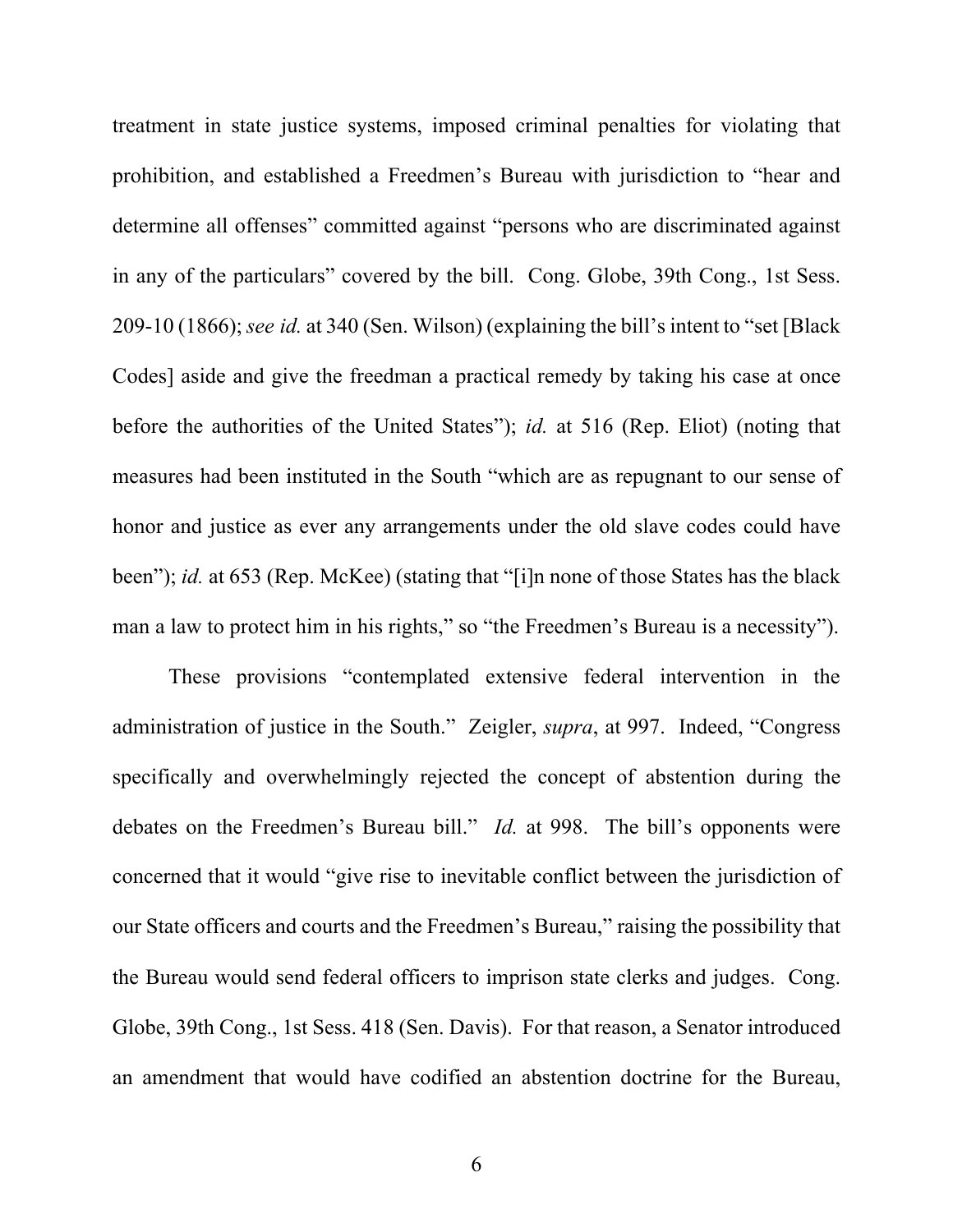providing that it "shall not exercise any judicial powers whatever in any State in which the laws can be enforced by the civil courts." *Id.* at 399. But that amendment failed by a vote of 36 to 9. *Id.*

Around the same time, Congress passed the Civil Rights Act of 1866. That Act, much like the Freedmen's Bureau bill, guaranteed "such citizens, of every race and color . . . full and equal benefit of all laws and proceedings for the security of person and property," while permitting them to be subject to "like punishment, pains, and penalties, and to none other." An Act to Protect All Persons in the United States in Their Civil Rights and Liberties, and Furnish the Means of Their Vindication, § 1, 14 Stat. 27 (Apr. 9, 1866). The Act provided for criminal penalties if these measures were violated, *see id.* § 2, and it gave federal district courts exclusive jurisdiction over "all crimes and offences committed against the provisions of this act," as well as concurrent jurisdiction, with the federal circuit courts, "of all causes, civil and criminal, affecting persons who are denied or cannot enforce in the courts or judicial tribunals of the State or locality where they may be any of the rights secured to them by the first section of this act," *id.* § 3.

Opponents of these provisions objected that they would allow federal courts to interfere in state criminal justice systems. One opponent remarked, for instance, that the bill would "reform the whole civil and criminal code of every State government." Cong. Globe, 39th Cong., 1st Sess. 1293 (Rep. Bingham). Another

7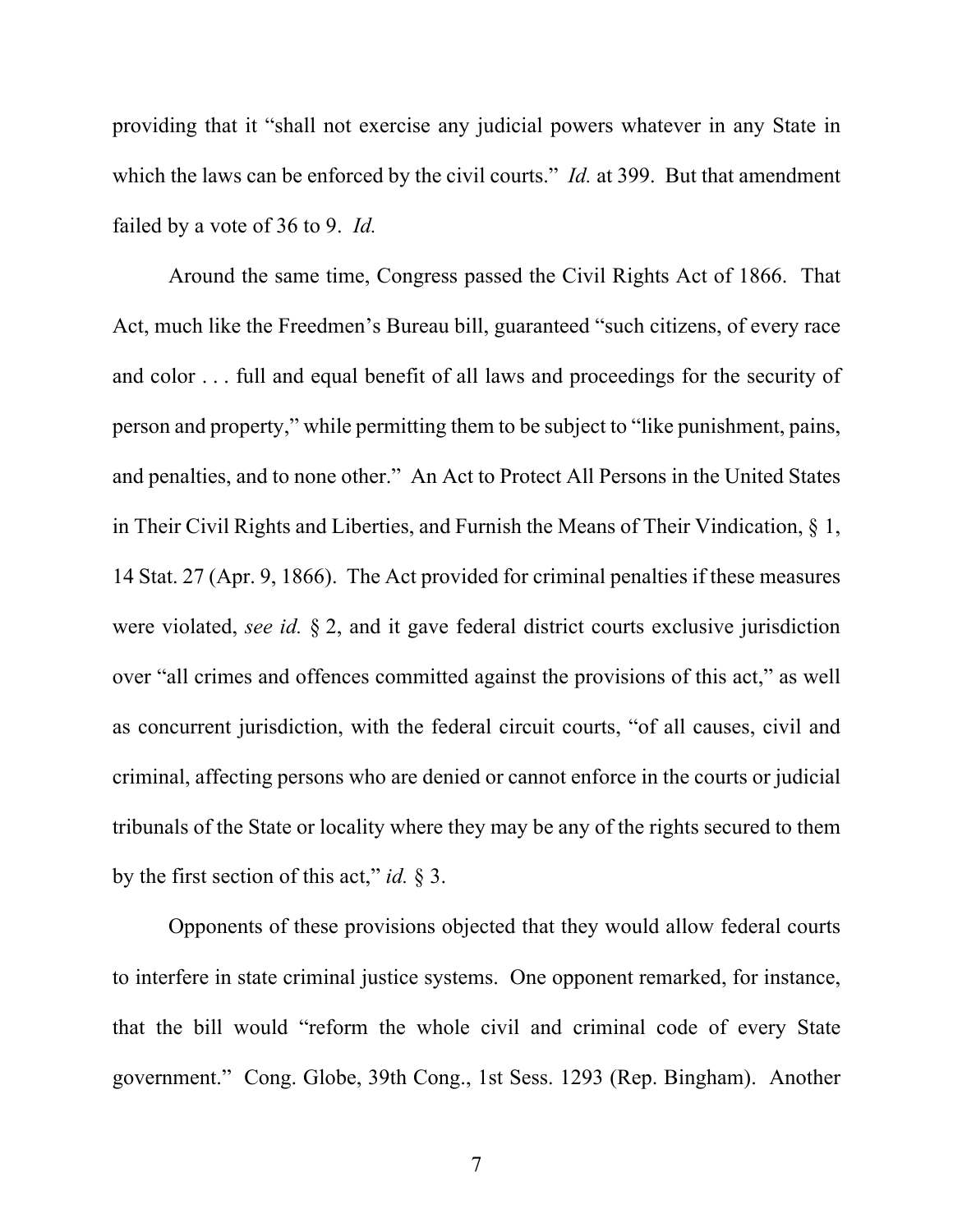argued that the bill would "regulat [e] the internal affairs of the States" by "invad [ing] and defraud[ing] [them] of the right of determining . . . who shall sue and be sued, and who shall give evidence in [their] courts." *Id.* at 478 (Sen. Saulsbury). And another opined that the bill "not only proposes to enter the States to regulate their police and municipal affairs, but it attempts to destroy the independence of the State judiciary." *Id.* at 1154 (Rep. Eldridge). Opponents even suggested that the bill would "make it a penal offense for the judges of the States to obey the constitution and laws of their States, and for their obedience thereto to punish them by fine and imprisonment as felons." *Id.* at 1293 (Rep. Bingham); *see id.* at 1154 (Rep. Eldridge) (asserting that the bill would "affix a penalty to the decision which the judge of a State court may make in the exercise of the judicial function"). In short, opponents maintained that the bill "strikes at all the reserved rights of the States," including the application of their "criminal code." *Id.* at 1777 (Sen. Johnson).

The majority of Congress was unmoved by these objections, however. One of the bill's proponents, for example, "admit[ted] that a ministerial officer or a judge, if he acts corruptly or viciously in the execution or under color of an illegal act, may be and ought to be punished." *Id.* at 1758 (Sen. Trumbull). In the end, the Civil Rights Act of 1866 passed overwhelmingly in Congress over President Johnson's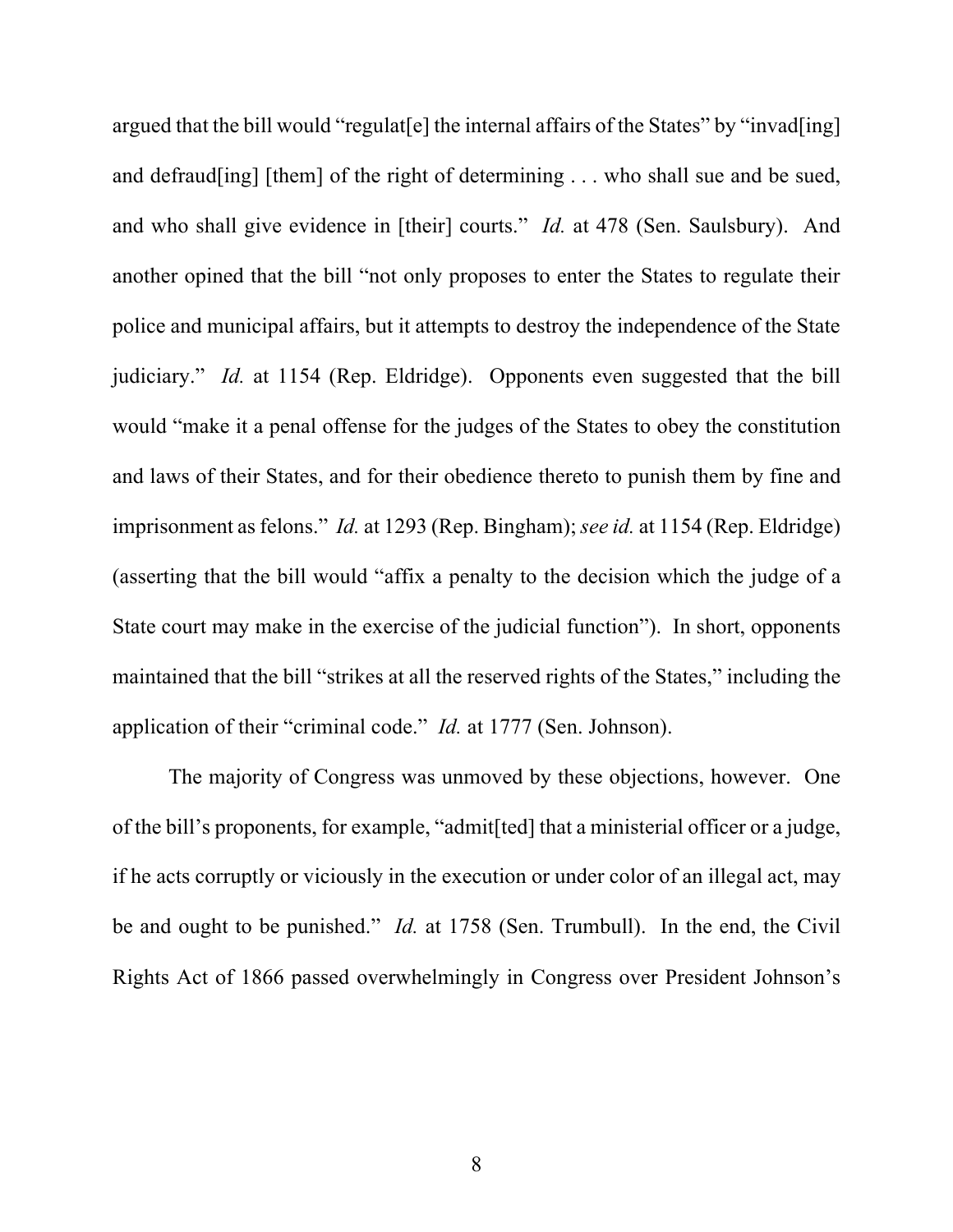veto. Zeigler, *supra*, at 1001.2

The next month, Congress passed legislation expanding an 1863 habeas corpus statute, which had permitted the removal to federal court of proceedings brought by states against individuals for acts done "under color of any authority derived from . . . the President of the United States." An Act Relating to Habeas Corpus, and Regulating Judicial Proceedings in Certain Cases, § 5, 12 Stat. 755 (Mar. 3, 1863). The impetus for the 1866 expansion was a concern in Congress about "the hostility and anti-Union prejudice of the Southern state courts and of the use of state court proceedings to harass those whom the Union had an obligation to protect." Anthony G. Amsterdam, *Criminal Prosecutions Affecting Federally Guaranteed Civil Rights: Federal Removal and Habeas Corpus Jurisdiction to Abort State Court Trial*, 113 U. Pa. L. Rev. 793, 825 (1965) (footnote omitted). Thus, the 1866 amendments permitted damages suits against judges and other state officers who refused to properly consider motions to remove cases to federal court another example of a substantial intrusion into state judicial proceedings. *See* An Act to Amend an Act Entitled "An Act Relating to Habeas Corpus, and Regulating Judicial Proceedings in Certain Cases," § 4, 14 Stat. 46 (May 11, 1866) (providing

 $2$  By the time a revised Freedmen's Bureau bill was passed in July 1866, the Civil Rights Act of 1866 had already been enacted, providing a broad grant of jurisdiction to the federal courts similar to the one earlier proposed for the Freedmen's Bureau. Hence, the final version of the Freedmen's Bureau contained no such provision.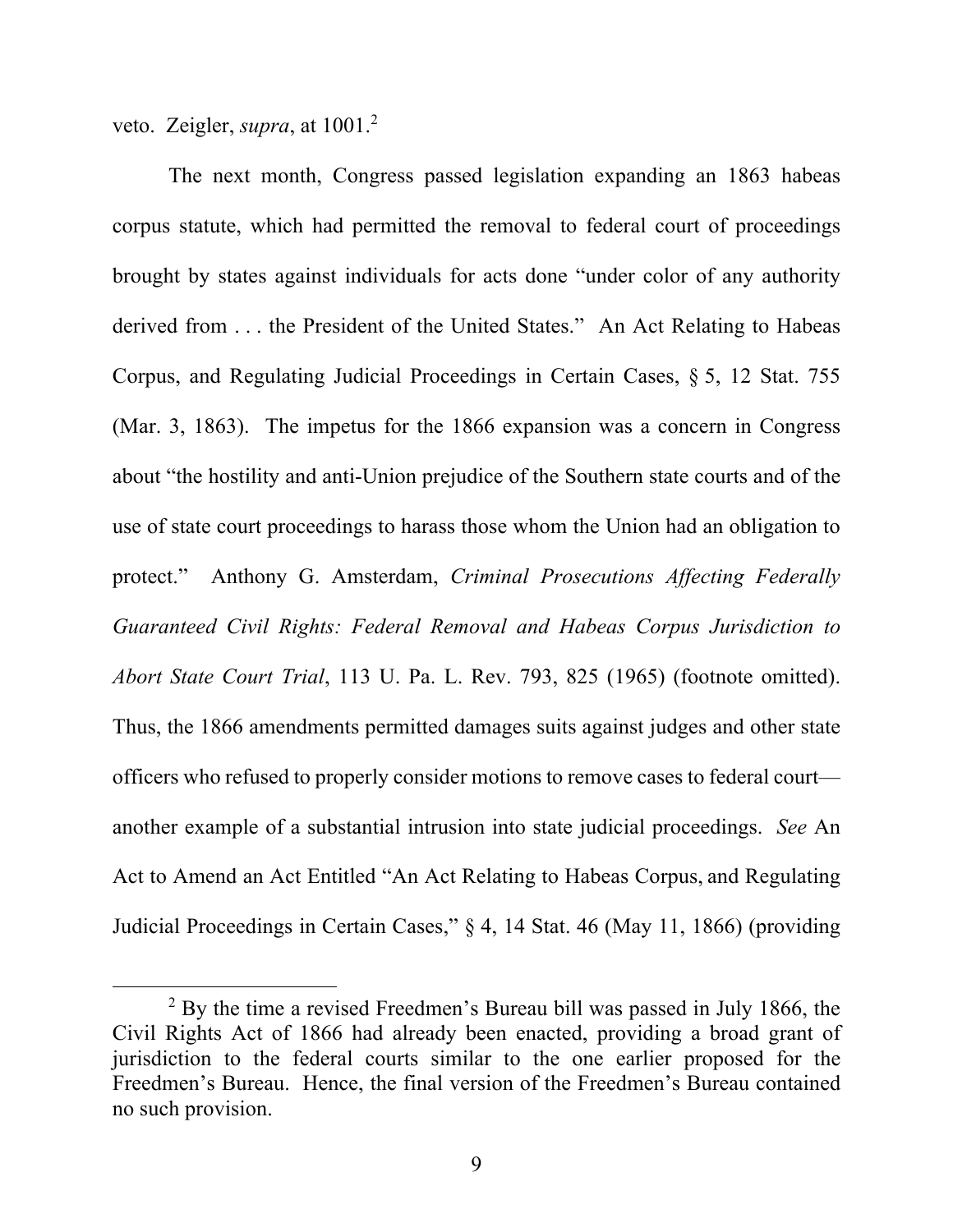that if state proceedings continued after a removal motion, "all parties, judges, officers, and other persons, thenceforth proceeding thereunder, or by color thereof, shall be liable in damages therefor to the party aggrieved").

In short, Congress did not trust state courts to protect federal rights. *See* Cong. Globe, 39th Cong., 1st Sess. 91 (Sen. Sumner) (arguing that ensuring the freedom of formerly enslaved people cannot "be intrusted to the old slave-masters, embittered against their slaves," but "must be performed by the national Government"). Far from embracing any "belief that the National Government will fare best if the States and their institutions are left free to perform their separate functions in their separate ways," *Younger*, 401 U.S. at 44, the 39th Congress enthusiastically endorsed "federal court interference with state court proceedings," *id.* at 43.

**B.** In 1871, following reports of continued violence against African Americans in the South and the refusal of Southern states to take this breakdown of justice seriously, the 42nd Congress considered a second Civil Rights Act. As it debated this legislation, which ultimately created Section 1983, Congress heard about problems infecting almost every aspect of the criminal justice system, including a failure of judges and juries to ensure that justice was done. *See Monroe v. Pape*, 365 U.S. 167, 174 (1961) ("The debates are replete with references to the lawless conditions existing in the South in 1871.").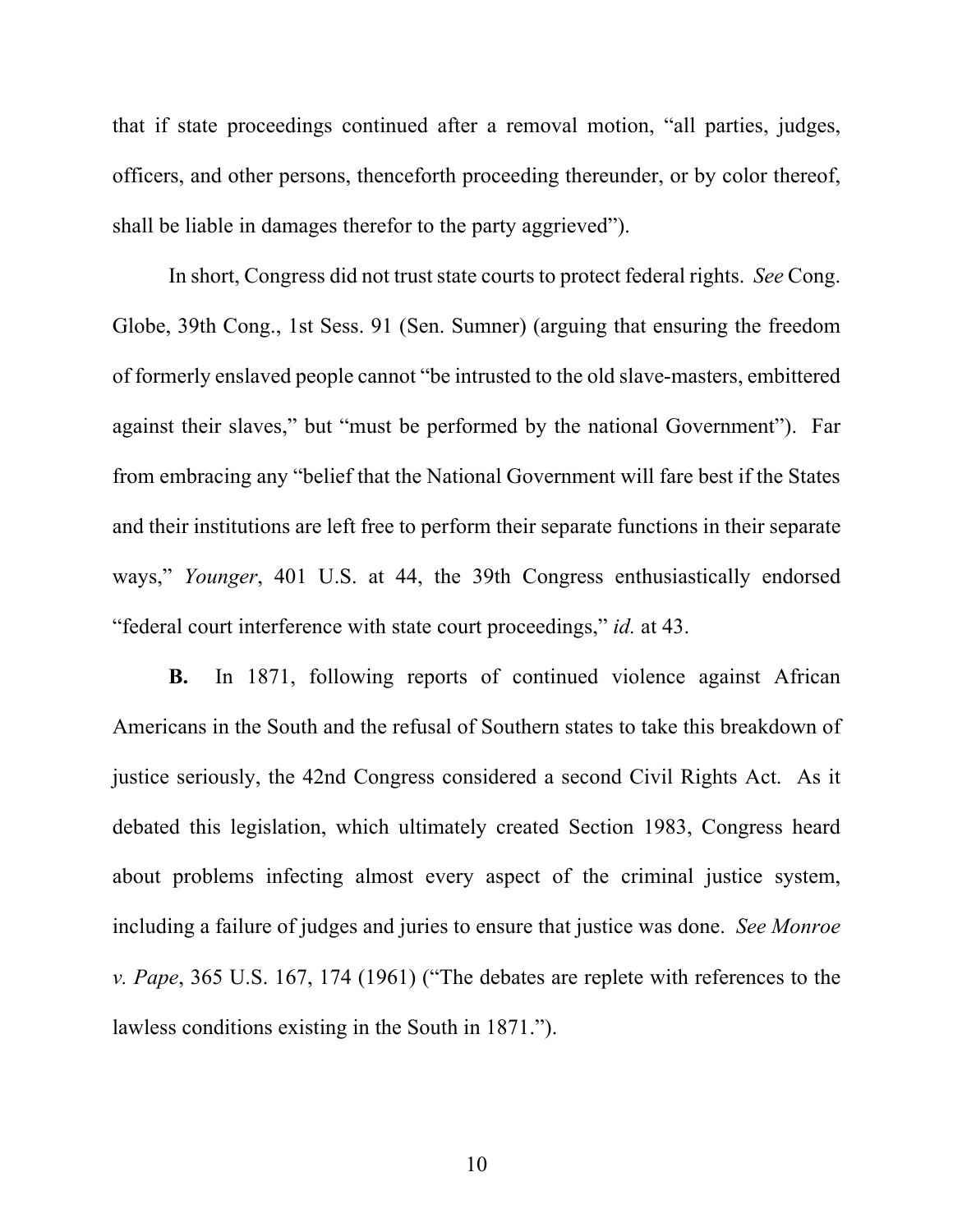For instance, Congress received reports that Southern juries often refused to indict or convict individuals accused of violence against Black people and their allies, and that judges themselves refused to administer justice impartially. *See, e.g.*, Cong. Globe, 42nd Cong., 1st Sess. 157-58 (Rep. Sherman) (describing horrific crimes and noting that "no man has ever been convicted or punished for any of these offenses, not one"); *id.* at 201 (Sen. Nye) (declaring that the state courts have become "a mockery . . . where men perjured in advance are to fill your jury box and perjured witnesses in advance are to swear the rights of the poor away"); *id.* at 334 (Rep. Hoar) ("If the jurors of South Carolina constantly and as a rule refuse to do justice between man and man where the rights of a particular class of its citizens are concerned," it is "a denial to that class of citizens of the equal protection of the laws."); *id.* at 394 (Rep. Rainey) ("[T]he courts are in many instances under the control of those who are wholly inimical to the impartial administration of law and equity."); *id.* at 429 (Rep. Beatty) (referencing "prejudiced juries" and "bribed judges"); *id.* at 481 (Rep. Wilson) (noting the "corruption of courts, or juries, or witnesses"); *id.* at 487 (Rep. Lansing) ("The courts are closed, juries intimidated or in complicity with the enemies of the Government, the laws are silent, officers of justice overawed, and the very genius of lawlessness and misrule triumphant."); *id.* at app. 108 (Sen. Pool) (observing that Klan members would "hang about the court and get upon the petit jury and upon the grand jury and prevent the conviction of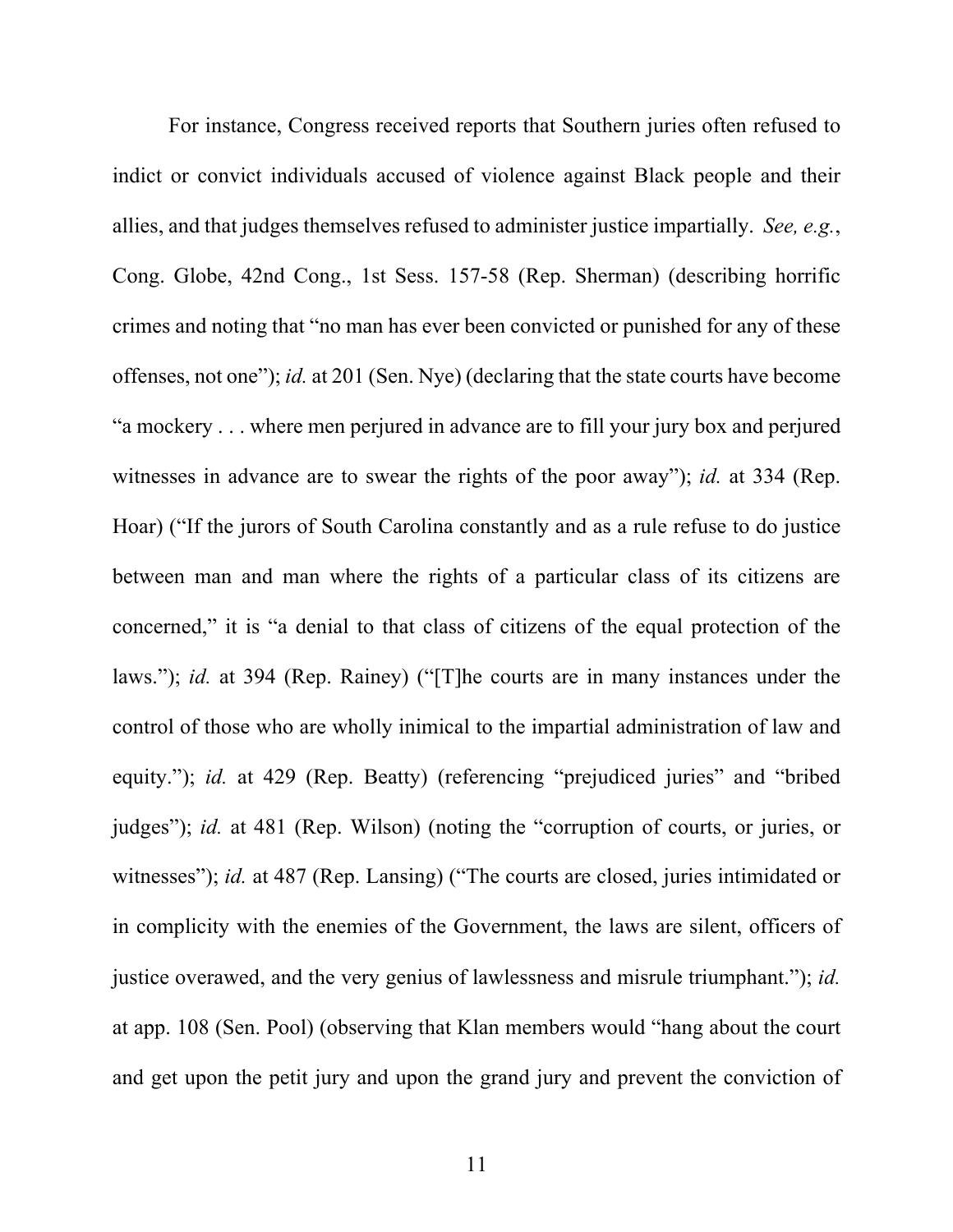their members"); *id.* at app. 193 (Rep. Buckley) (explaining that it was "impossible, first, to get a grand jury to find a true bill, and if once found, it [was] still more impossible to convict before a petit or trial jury, however strong the proof").

As one Senator put it, "the State courts in the several States have been unable to enforce the criminal laws of their respective States," making it imperative that Congress "enact the laws necessary for the protection of citizens of the United States." *Id.* at 653 (Sen. Osborn); *see Monroe*, 365 U.S. at 174 (explaining that the 1871 legislation was prompted not by "the unavailability of state remedies," but by "the failure of certain States to enforce the laws with an equal hand"). President Grant agreed that "the power to correct these evils is beyond the control of State authorities," and he recommended that Congress pass "such legislation as in the judgment of Congress shall effectually secure life, liberty, and property, and the enforcement of law in all parts of the United States." *Id.* at 173.

That is exactly what Congress did, enacting a broad remedy that provided a cause of action in law and equity against "any person" who, "under color of any law, statute, ordinance, regulation, custom, or usage of any State," deprived another of "any rights, privileges, or immunities secured by the Constitution of the United States . . . any such law, statute, ordinance, regulation, custom, or usage of the State to the contrary notwithstanding." An Act to Enforce the Provisions of the Fourteenth Amendment to the Constitution of the United States, and for Other Purposes, § 1, 17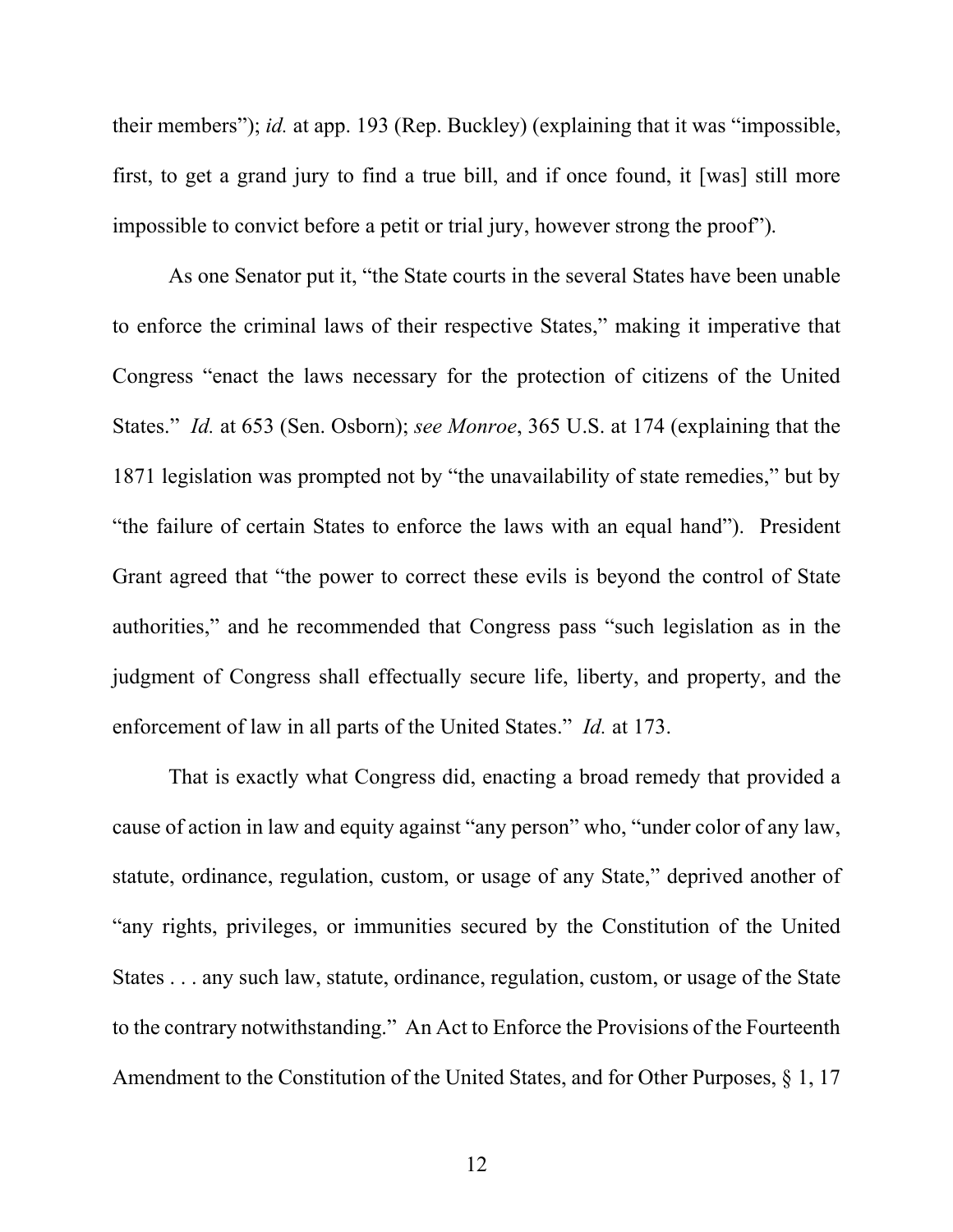Stat. 13 (Apr. 20, 1871).

Consistent with that clear textual mandate, the provision's drafters expected federal courts to "act aggressively to protect federal rights." Zeigler, *supra*, at 1016 n.185. "Whenever . . . there is a denial of equal protection by the State," one Congressman explained, "the courts of justice of the nation stand with open doors, ready to receive and hear with impartial attention." Cong. Globe, 42nd Cong., 1st Sess. 459 (Rep. Coburn); *see also id.* at 376 (Rep. Lowe) ("this bill throws open the doors of the United States courts to those whose rights under the Constitution are denied or impaired"); *id.* at 476 (Rep. Dawes) ("there is no tribunal so fitted, where equal and exact justice would be more likely to be meted out in temper, in moderation, *in severity, if need be*," than the federal courts (emphasis added)); *id.* at 449 (Rep. Butler) ("every citizen . . . should have a remedy against the locality whose duty it was to protect him and which had failed on its part"); *id.* at 653 (Sen. Osborn) ("We are driven by existing facts to provide for the several States in the South what they have been unable fully to provide for themselves, *i.e.*, the full and complete administration of justice in the courts.").

Congress fully understood that under Section 1983 the federal courts would oversee, and when necessary correct, the states' criminal justice systems. As one proponent explained, "when the courts of a State violate the provisions of the Constitution or the law of the United States there is now relief afforded by a review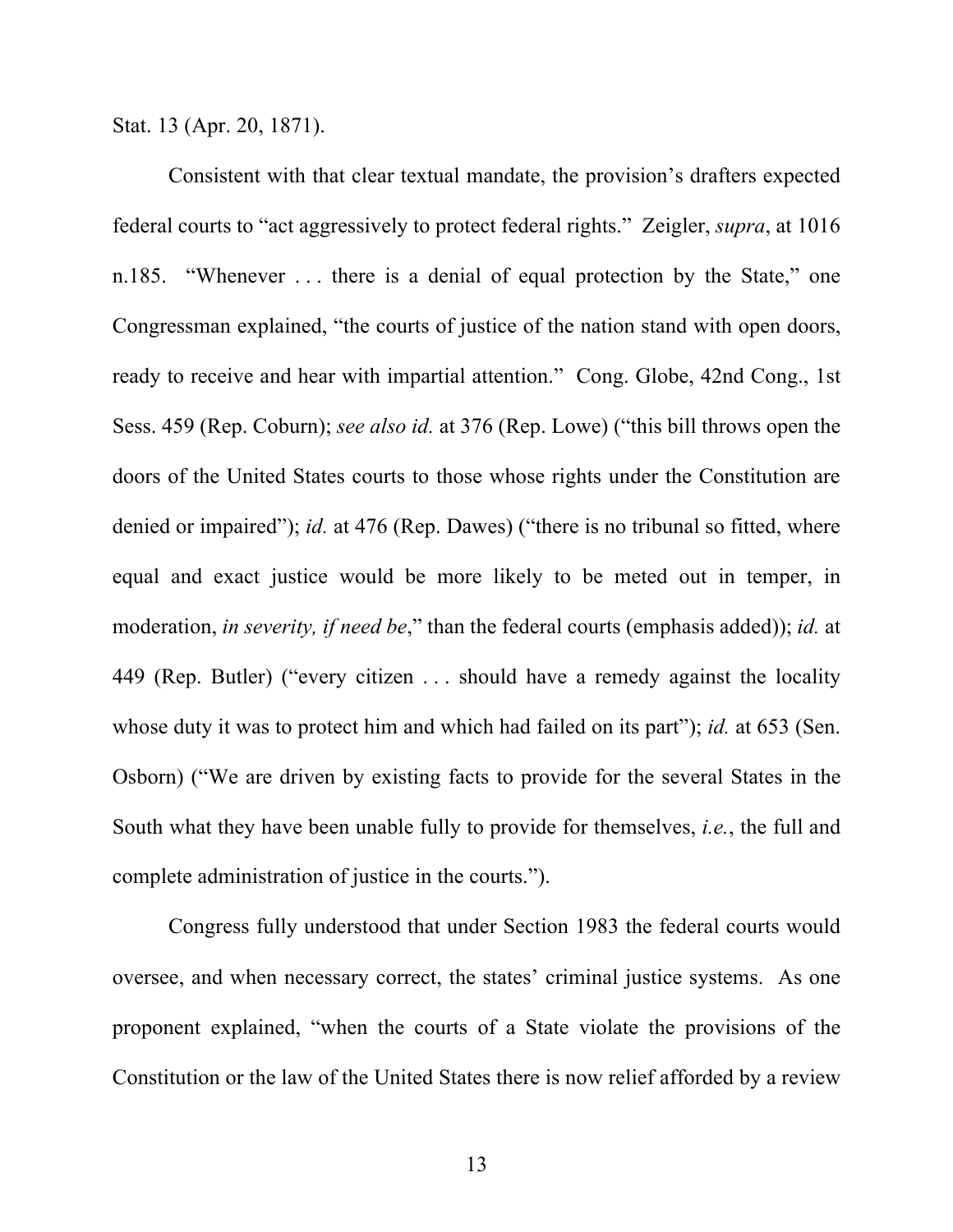in the Federal courts." *Id.* at 501 (Sen. Frelinghuysen). Opponents of the bill shared that understanding. One complained that the bill would "invade the provinces of the State courts with new laws and systems of administration," *id.* at app. 258 (Rep. Holman), while others argued that the bill "disparage[d]" the state courts by suggesting that they could not be "trusted," *id.* at app. 216 (Sen. Thurman); *see id.* at 361 (Rep. Swann) ("The first section of this law ignores the State tribunals as unworthy to be trusted . . . ."); *id.* at 385 (Rep. Lewis) ("the judge of a State court, though acting under oath of office, is made liable to a suit in the Federal court and subject to damages for his decision against a suitor"); *id.* at app. 50 (Rep. Kerr) ("It is a covert attempt to transfer another large portion of jurisdiction from the State tribunals . . . to those of the United States."); *id.* at app. 112 (Rep. Moore) (warning that "the whole machinery of State governments is superseded"); *id.* at app. 304 (Rep. Slater) (arguing that if Congress passed the bill, "the local jurisdiction of the State [would be] a thing of the past").

Proponents were adamant, however, that these matters not be "left with the States," where "large classes of people" were "without legal remedy in the courts." *Id.* at app. 252 (Sen. Morton); *see id.* at app. 262 (Rep. Dunnell) (calling "repugnant" the notion that "our protection must come from the State in which we chance to reside" and that "the Federal Government has nothing to do [on] behalf of the citizen"). Section 1983's supporters therefore sought to grant individuals direct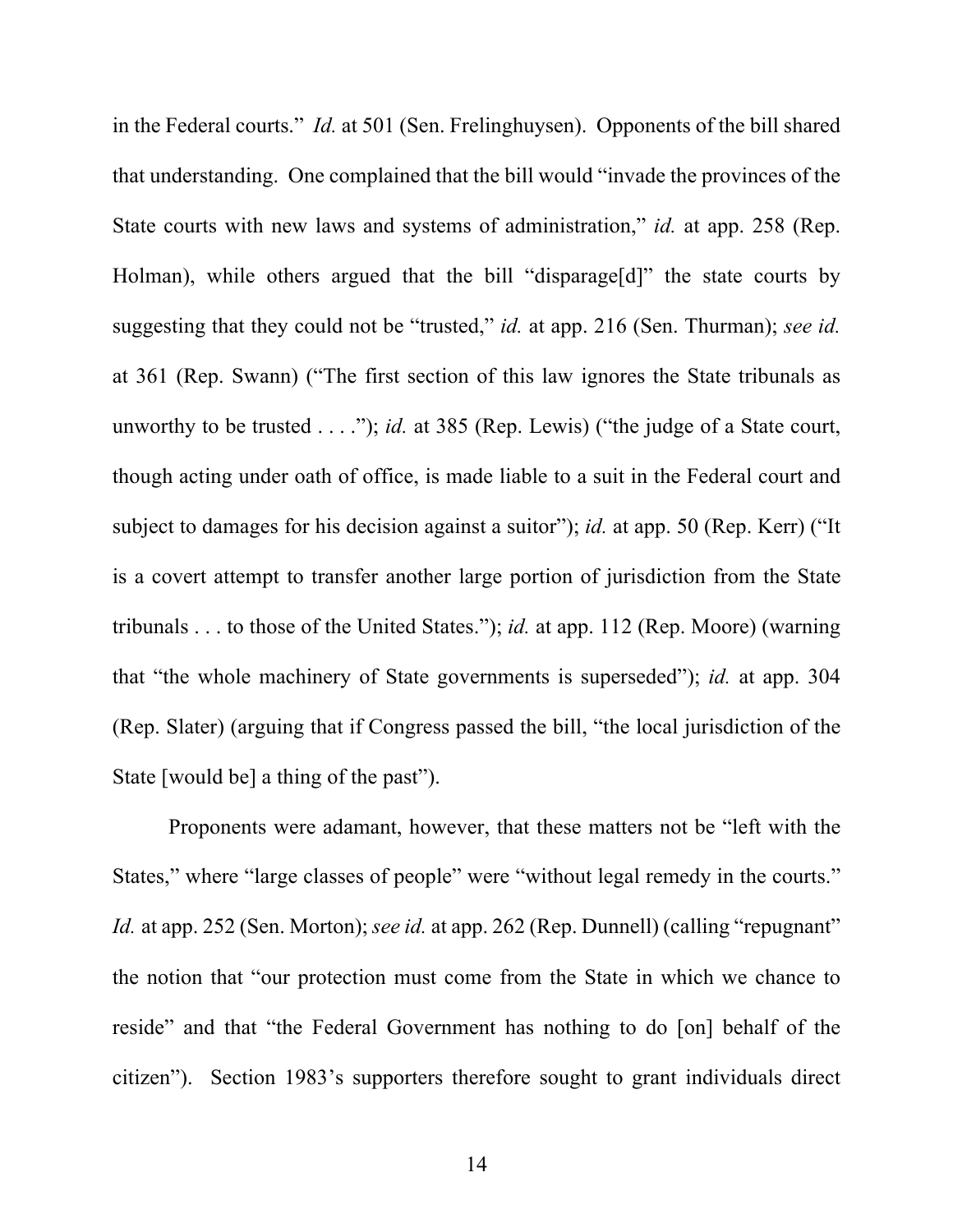access to the federal courts. As one explained:

The United States courts are further above mere local influence than the county courts; their judges can act with more independence, cannot be put under terror, as local judges can; their sympathies are not so nearly identified with those of the vicinage; the jurors are taken from the State, and not the neighborhood; they will be able to rise above prejudices or bad passions or terror more easily.

*Id.* at 460 (Rep. Coburn).

Crucially, therefore, Section 1983 was intended to authorize the federal government, on behalf of "a citizen of the United States," to assert "immediate jurisdiction through its courts, *without the appeal or agency of the State in which the citizen is domiciled*." *Id.* at 389 (Rep. Elliott) (emphasis added); *see id.* at 571 (Rep. Stockton) ("the proceedings . . . shall be in the Federal courts"). Both the bill's proponents and its opponents shared this interpretation of Section 1983's scope. As one opponent argued, Section 1983 would "not even give the State courts a chance to try questions, or to show whether they will try the questions that might come before them under the first section of the fourteenth amendment, fairly or not. *It takes the whole question away from them in the beginning*." *Id.* at app. 86 (Rep. Storm) (emphasis added); *see id.* at app. 216 (Sen. Thurman) ("jurisdiction of that civil action is given to the Federal courts *instead of* its being prosecuted as now in the courts of the States" (emphasis added)).

Throughout the debates, "[p]roponents of the legislation noted that state courts were being used to harass and injure individuals, either because the state courts were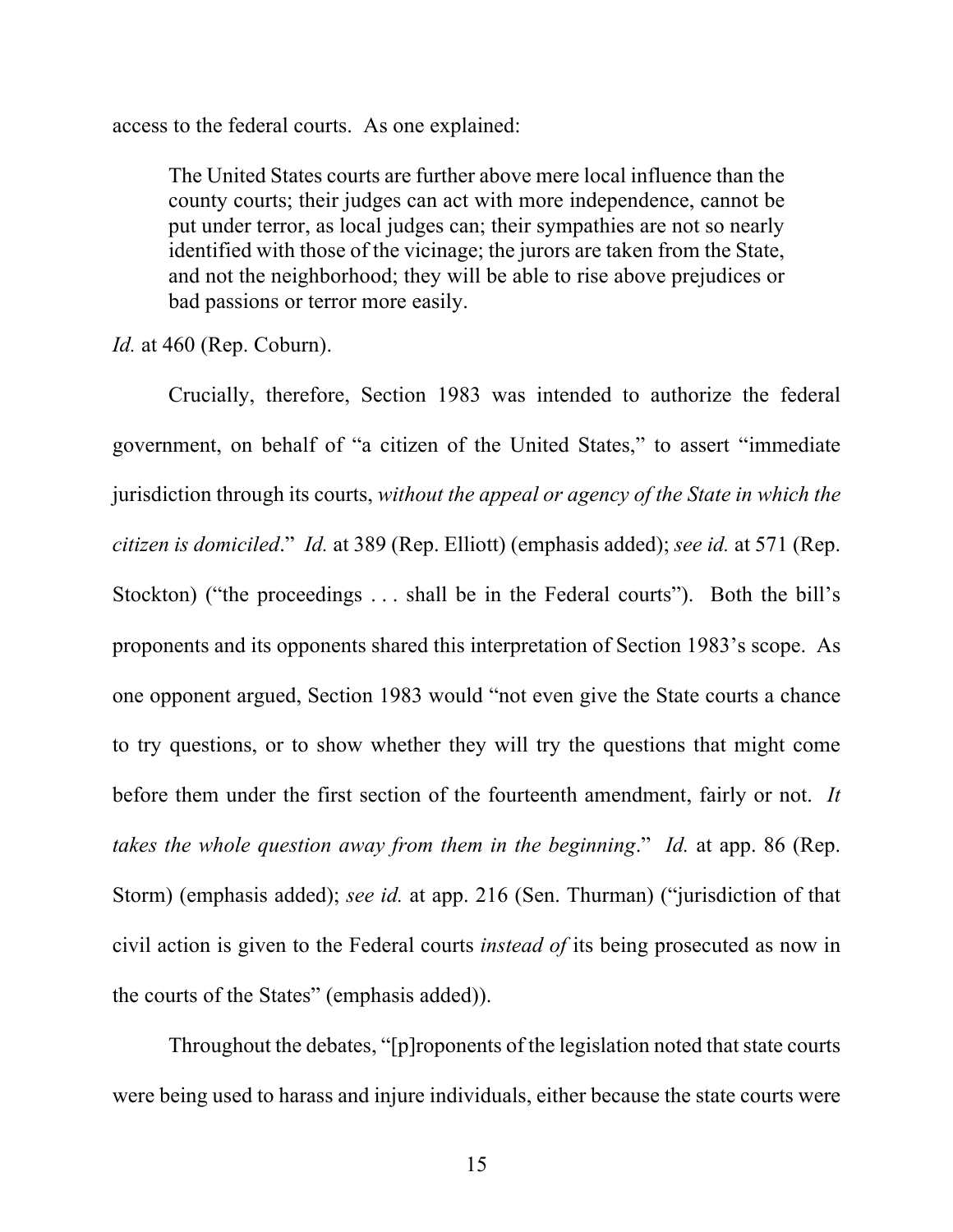powerless to stop deprivations or were in league with those who were bent upon abrogation of federally protected rights." *Mitchum*, 407 U.S. at 240. Thus, "[t]he very purpose of § 1983 was to interpose the federal courts between the States and the people, as guardians of the people's federal rights." *Id.* at 242.

In sum, Section 1983 was universally understood as empowering the federal courts to play an active role in reforming state criminal justice systems.

**C.** The Supreme Court's decisions fashioning the *Younger* abstention doctrine are "largely devoid of discussion of th[is] legislative history of Reconstruction." Zeigler, *supra*, at 1022. In *Younger* itself, the Court relied on its own "belief that the National Government will fare best if the States and their institutions are left free to perform their separate functions in their separate ways," citing a supposed "national policy forbidding federal courts to stay or enjoin pending state court proceedings except under special circumstances." 401 U.S. at 44, 41. The Court's discussion mentioned history only from the original Founding, *see id.* at 44 (citing "the profound debates that ushered our Federal Constitution into existence"), while ignoring the Constitution's amendment during the Reconstruction era—a development that, the Court has since acknowledged, "fundamentally altered our country's federal system," *McDonald v. City of Chicago*, 561 U.S. 742, 754 (2010); *see Patsy v. Bd. of Regents*, 457 U.S. 496, 503 (1982) ("The Civil Rights Act of 1871, along with the Fourteenth Amendment it was enacted to enforce, were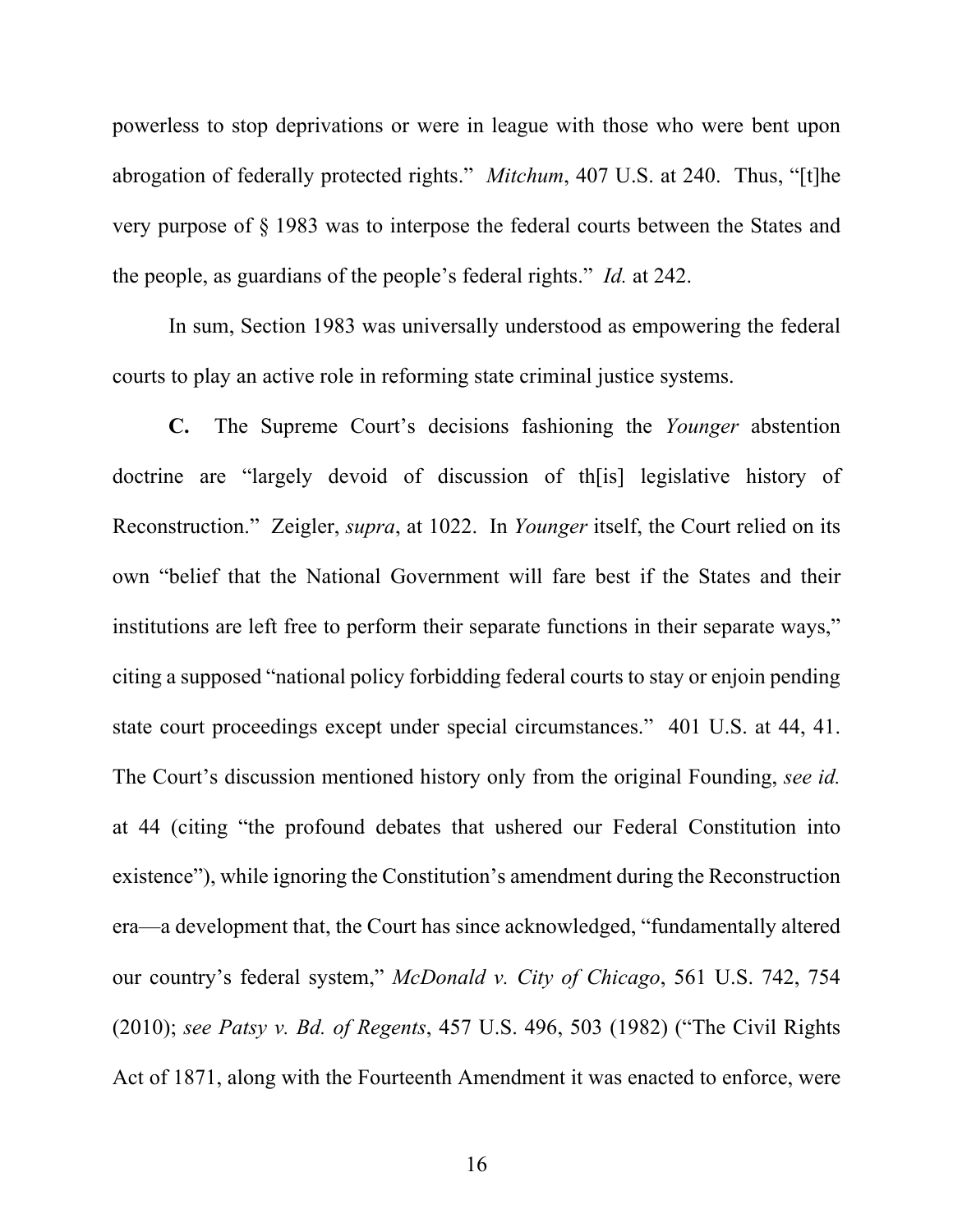crucial ingredients in the basic alteration of our federal system accomplished during the Reconstruction Era.").

 "Justice Black's historical essay in *Younger*," therefore, is "both *antebellum* and anti-Reconstruction, effectively deleting the nineteenth century and the Civil War from 'history' altogether. Even the existence of the Civil Rights Act would seem anomalous from this perspective." Aviam Soifer & H.C. Macgill, *The*  Younger *Doctrine: Reconstructing Reconstruction*, 55 Tex. L. Rev. 1141, 1170 (1977). But Americans ratified the Fourteenth Amendment knowing that they were "altering the relationship between the States and the Nation with respect to the protection of federally created rights," *Mitchum*, 407 U.S. at 242, and Congress enacted Section 1983 to provide "a uniquely federal remedy against incursions under the claimed authority of state law upon rights secured by the Constitution," *Wilson v. Garcia*, 471 U.S. 261, 271-72 (1985) (quotation marks omitted). Moreover, as discussed above, the Reconstruction Congress specifically "considered and rejected the possibility that federal courts should decline to exercise their jurisdiction over cases challenging actions in ongoing state criminal proceedings." Zeigler, *supra*, at 1024.

The Court's decision in *O'Shea v. Littleton* is even further unmoored from the text and history of Section 1983. In *O'Shea*, the plaintiffs alleged that a local prosecutor and police chief systematically applied the criminal laws more harshly to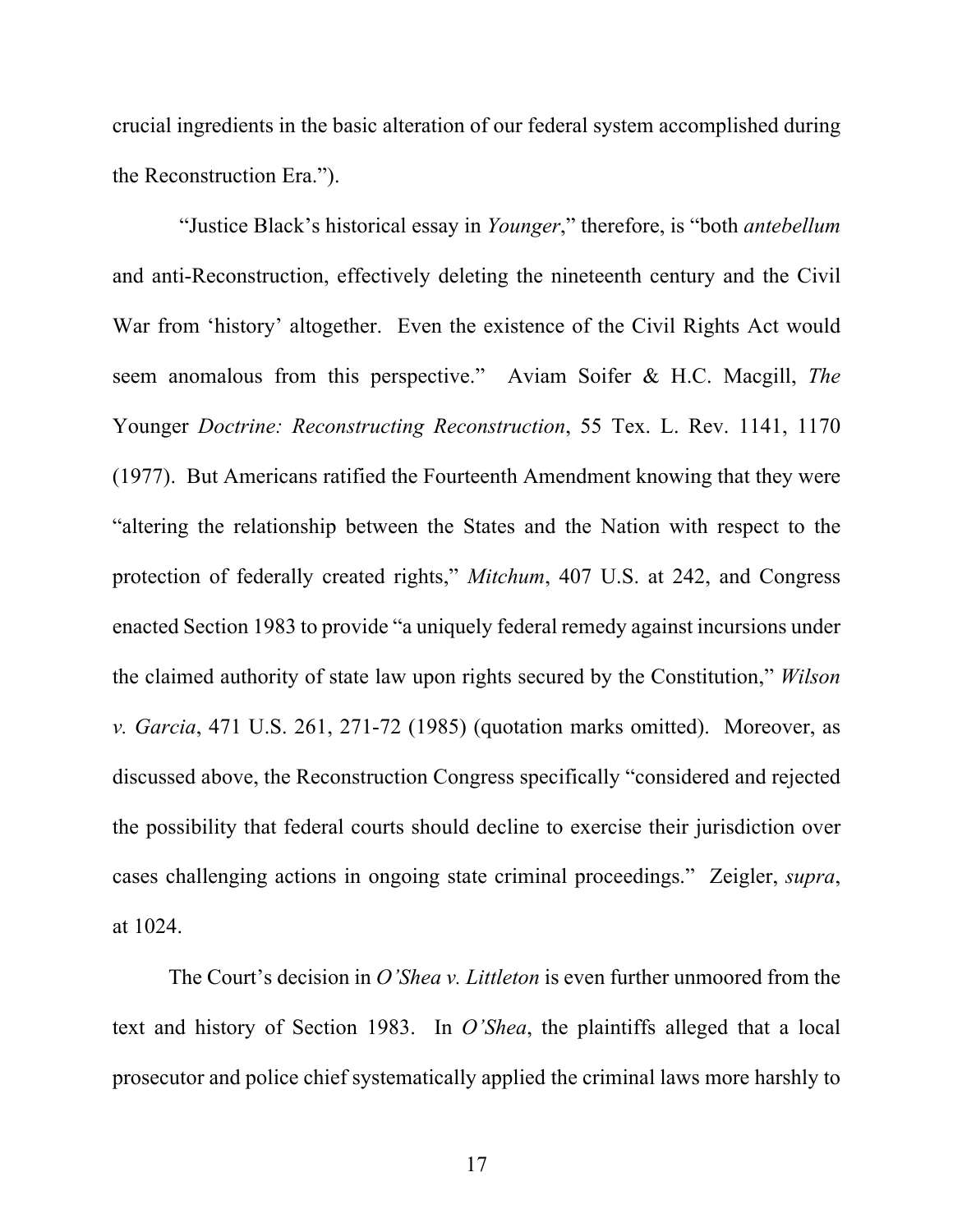Black residents than to others, and that local judges set bonds and sentences higher for Black residents. 414 U.S. at 490-92. The Court held that no Article III case or controversy existed because the plaintiffs "allege[d] injury in only the most general terms" based on "speculation and conjecture." *Id.* at 495, 497. Nevertheless, the Court went on to decide that even if the plaintiffs could demonstrate standing, abstention would be required because "an injunction aimed at controlling or preventing the occurrence of specific events that might take place in the course of future state criminal trials" would "contemplate interruption of state proceedings to adjudicate assertions of noncompliance" by criminal defendants who were members of the plaintiffs' proposed class. *Id.* at 500. This, in the Court's view, would require "a major continuing intrusion of the equitable power of the federal courts into the daily conduct of state criminal proceedings," amounting to an impermissible "federal audit of state criminal proceedings." *Id.* at 500, 502.

As in *Younger*, the *O'Shea* Court wholly failed to consider the history and purpose of Section 1983, even though the plaintiffs' allegations bore "an uncanny resemblance to the abuses in the post–Civil War South." Zeigler, *supra*, at 1028. Had the Court considered that history, it would have discovered that a "continuing intrusion" by the federal courts into the "conduct of state criminal proceedings" was precisely what Section 1983 was meant to facilitate. Indeed, the penal sanctions of the Civil Rights Act of 1866—to which the civil remedy in Section 1983 was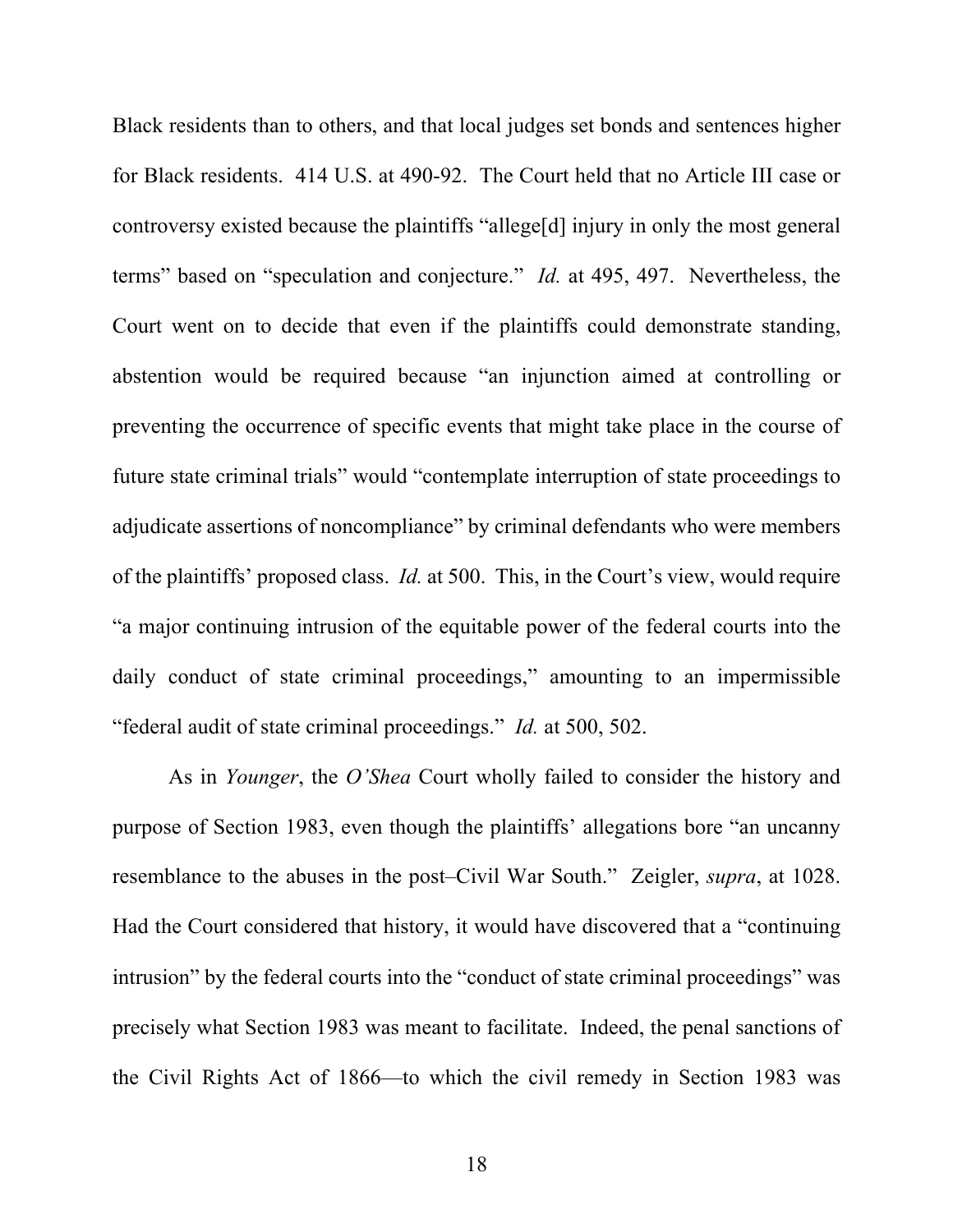intended to be an analog, *see* Zeigler, *supra*, at 1016 n.186; Cong. Globe, 42nd Cong., 1st Sess. app. 68—specifically contemplated actions against state judges and prosecutors. *See* 14 Stat. at 27, § 2 (authorizing fines and imprisonment for "any person" who, under color of state law or custom, "shall subject, or cause to be subjected" any inhabitant "to different punishment, pains, or penalties . . . by reason of his color or race, than is prescribed for the punishment of white persons").

Furthermore, the Court's suggestion in *O'Shea* that abstention was warranted in part because the plaintiffs could obtain relief in state court, *see* 414 U.S. at 502, is also at odds with Section 1983's history. As described above, "Congress did not intend the federal courts to withhold [Section 1983's] remedies if complainants could seek relief in the state courts," Zeigler, *supra*, at 1017, and the Reconstruction Congress specifically *rejected* the notion that federal relief should be unavailable if individuals could pursue such relief in the state court system, *see supra* at 6-7.

In short, by unduly restricting the federal courts' ability to prevent constitutional violations from occurring in state criminal proceedings, the abstention doctrine of *Younger* and *O'Shea* runs contrary to the text, history, and purpose of Section 1983.

#### **II. Because the District Court Extended** *Younger* **and** *O'Shea* **Abstention Further than Precedent Requires, This Court Should Reverse.**

Given the tenuous legal foundation for *Younger* and *O'Shea* abstention, that doctrine should be confined to circumstances that clearly fall within existing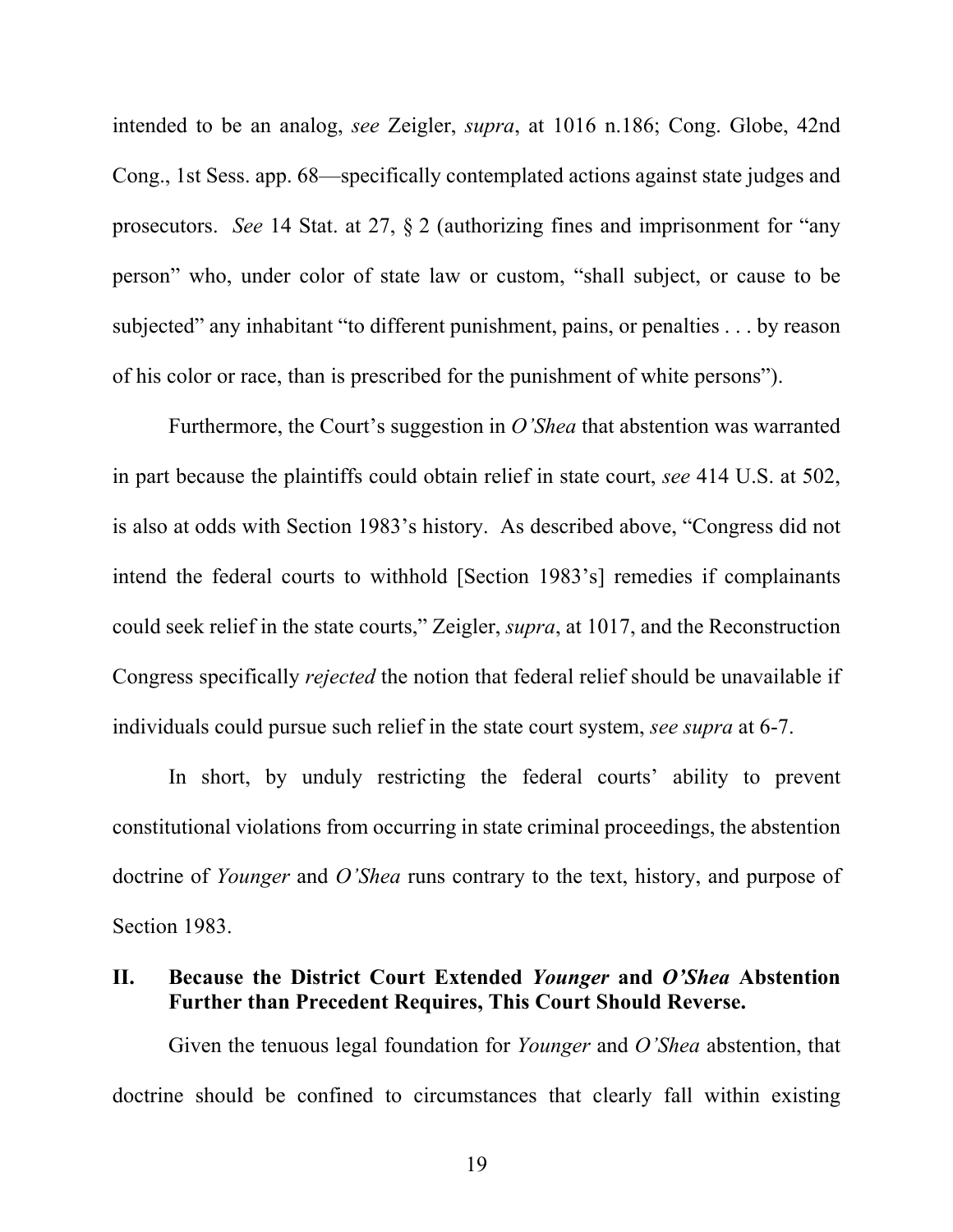precedent. And nothing in existing precedent forecloses Plaintiffs' claim for relief from a district attorney's long-running pattern of using peremptory strikes to deny African Americans the ability to serve on juries.

"In the main, federal courts are obliged to decide cases within the scope of federal jurisdiction" and "should not 'refus[e] to decide a case in deference to the States.'" *Sprint Commc'ns, Inc. v. Jacobs*, 571 U.S. 69, 72-73 (2013) (quoting *New Orleans Pub. Serv., Inc. v. Council of City of New Orleans*, 491 U.S. 350, 368 (1989)). "Circumstances fitting within the *Younger* doctrine" are "'exceptional.'" *Id.* at 73 (quoting *New Orleans Pub. Serv.*, 491 U.S. at 368). *Younger* and *O'Shea* call for abstention only when two criteria are met: (1) a federal injunction "would contemplate interruption of state proceedings to adjudicate assertions of noncompliance" made by criminal defendants, causing "continuous or piecemeal interruptions of the state proceedings by litigation in the federal courts," *and* (2) "there are available state and federal procedures which could provide relief from the wrongful conduct alleged." *O'Shea*, 414 U.S. at 500, 502.

Neither of those conditions exists here. First, unlike in *O'Shea*, the injunction requested in this case would not interfere with current or future state proceedings. In *O'Shea*, the Court explained, the injunction sought "would be operative only where permissible state prosecutions are pending against one or more of the beneficiaries of the injunction," who feared prosecution based on their race or First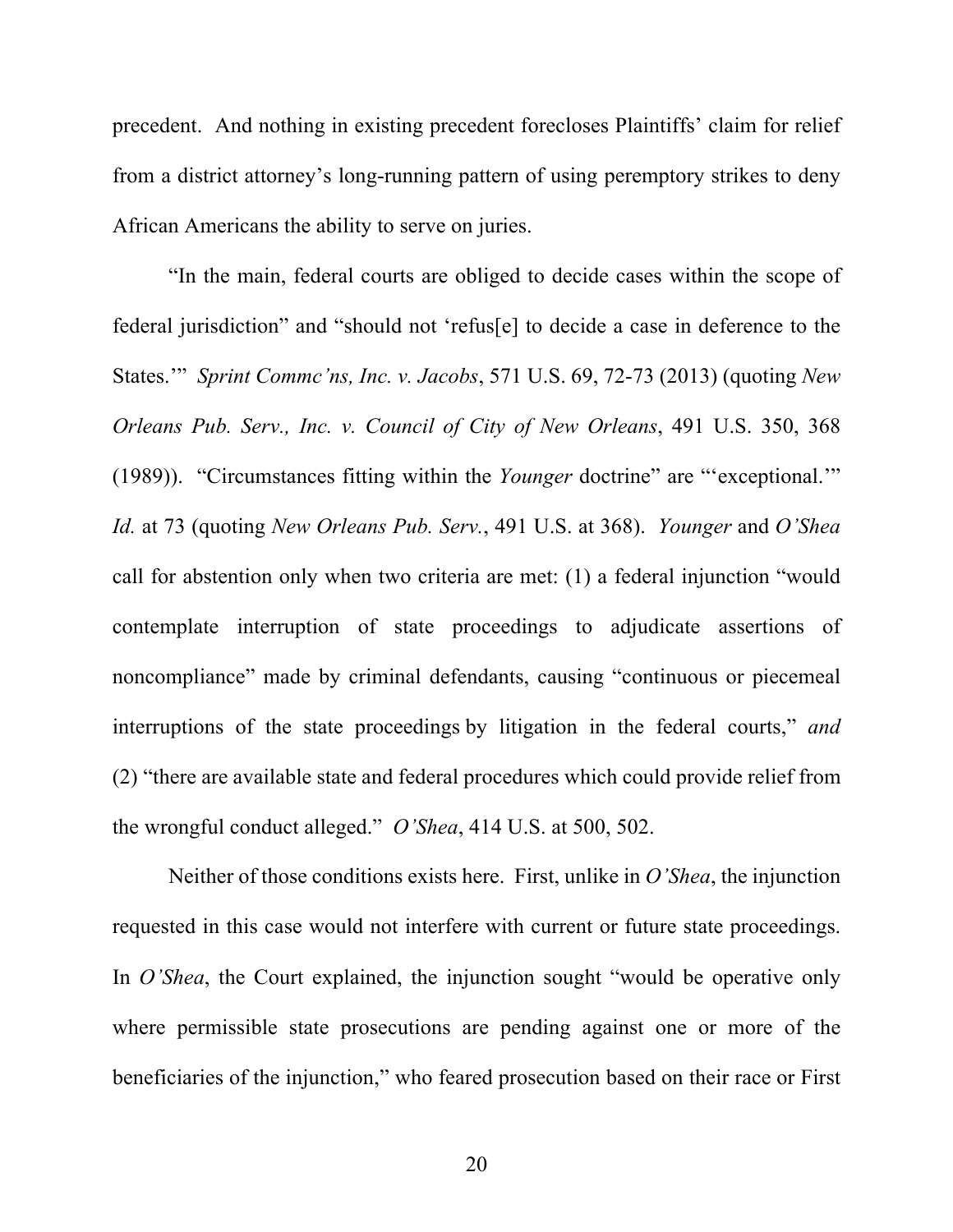Amendment activities. *Id.* at 500. Had the injunction been issued, criminal defendants inevitably could have brought federal challenges to individual rulings by state judges during ongoing criminal proceedings, halting those proceedings pending a federal ruling. *See id.* at 501-02 ("any member of respondents' class who appeared as an accused before petitioners could allege and have adjudicated a claim that petitioners were in contempt of the federal court's injunction order"). Therefore, as the Court stressed, the *O'Shea* injunction "would *require* for its enforcement the continuous supervision by the federal court over the conduct of [prosecutors and judges] in the course of future criminal trial proceedings involving any of the members of the [plaintiffs'] broadly defined class." *Id.* at 501 (emphasis added).

The injunctive relief sought here—which would prevent a district attorney from maintaining a custom or policy of making race-based peremptory strikes—is entirely different. Because the injunction is being requested for the protection of prospective jurors, not potential criminal defendants, neither the injunction itself nor its enforcement would require federal courts to interrupt state criminal prosecutions at the request of defendants. Indeed, the injunction would not "require for its enforcement," *id.*, that anyone be permitted to challenge any particular jury-selection decision or the composition of any particular jury. As Plaintiffs argued below, moreover, the district court can issue an injunction with "sensitivity to valid state interests and the avoidance of unnecessary intrusions into state actions," including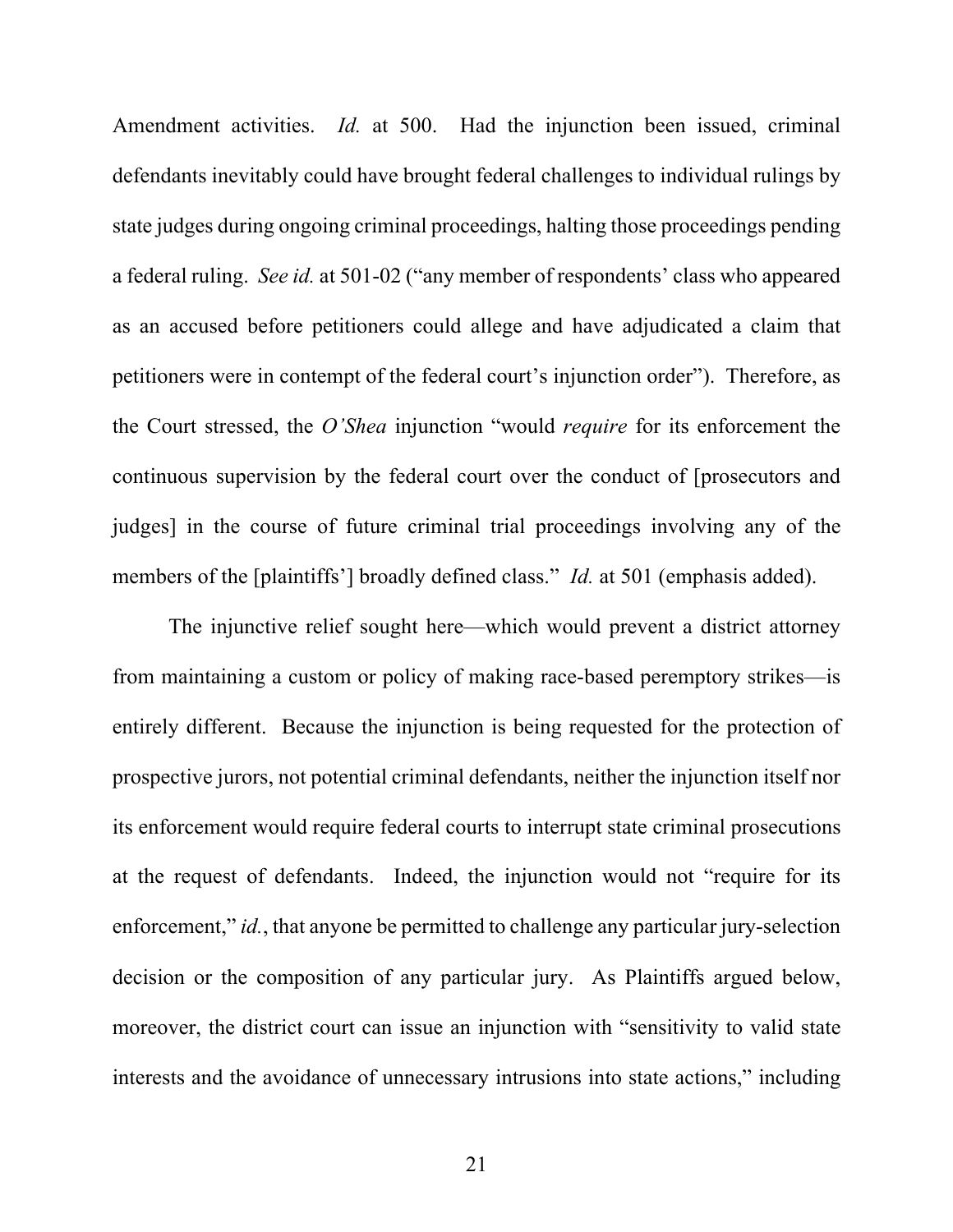"by deciding that it will not order relief that interrupts state proceedings." ROA.137.

The district court believed that an injunction would interfere with state proceedings because, in a potential federal enforcement action, the inquiry into whether the district attorney was violating the injunction "would necessarily require a review of numerous instances of allegedly improper juror exclusions to determine whether a custom or policy exists." ROA.190. Even assuming the validity of this premise, the district court's conclusion does not follow. The court spun out a chain of hypothetical developments that, in the court's view, could have an incidental "impact" on subsequent state court proceedings involving individuals who are neither Plaintiffs in this case nor members of the proposed class:

*[I]f* such [juror] exclusions were allowed by the state court, any petition for enforcement *could* require this Court to hold such rulings were error, improperly *calling into question* the validity of any number of criminal proceedings . . . . Each defendant in these proceedings . . . *would be able to argue* that a federal court had already determined that a juror was improperly stricken in violation of the Equal Protection Clause, thus requiring reversal. This finding, *[e]ven if not determinative in every instance*, would undoubtedly *impact* state proceedings . . . .

ROA.190 (emphasis added) (citations and quotation marks omitted).

Such speculation, however, about a potential impact on future criminal proceedings—based on the type of enforcement order that the district court "could" need to issue, along with a questionable account of the effect this order would necessarily have in state proceedings because of what a defendant "would be able to argue," *id.*—is not sufficient to demonstrate that the injunction Plaintiffs seek would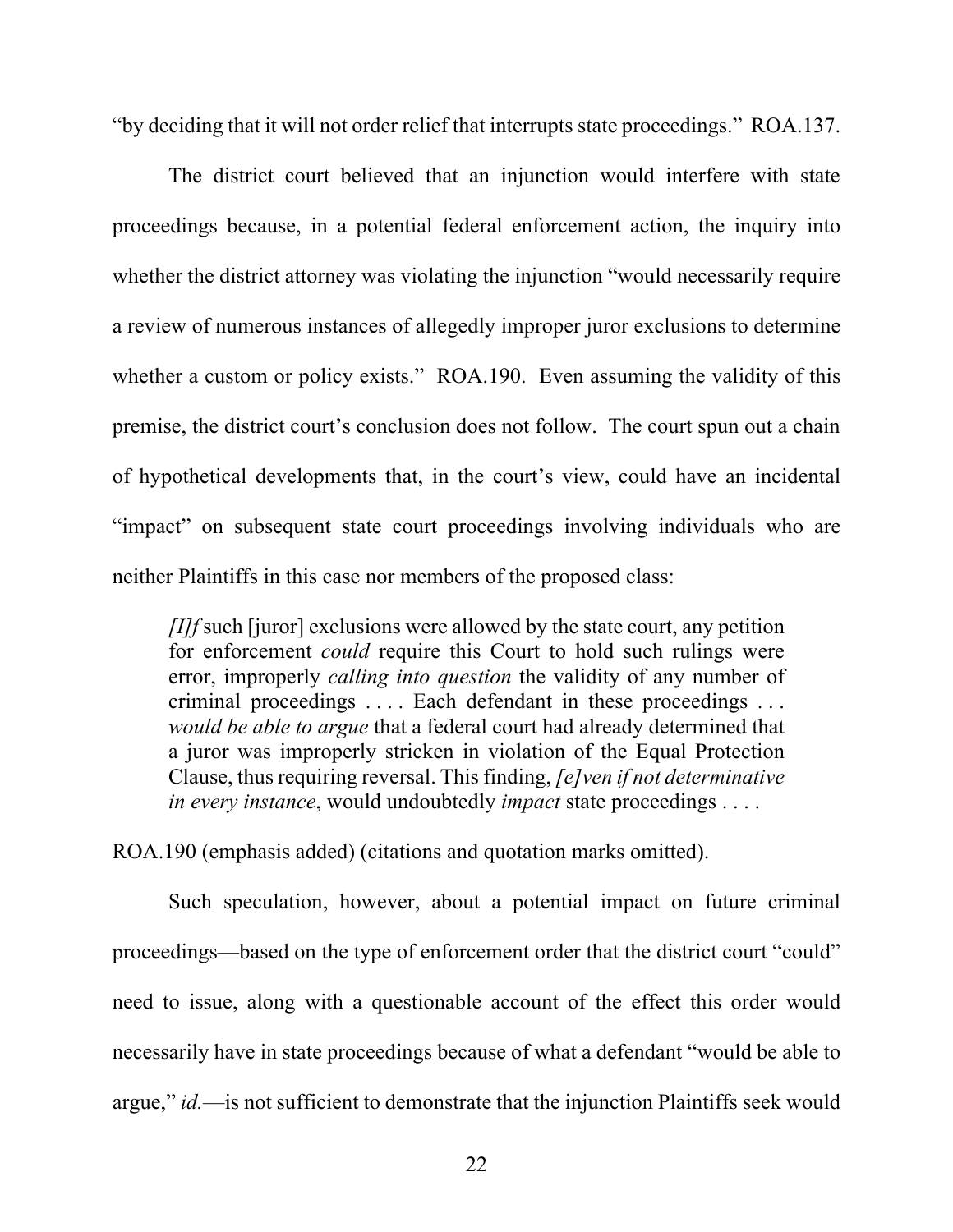require "the type of plenary review of state court proceedings *O'Shea* strove to avoid." ROA.190.

In short, there is no reason to think that the injunction sought here will result in anything like the "major continuing intrusion . . . into the daily conduct of state criminal proceedings," 414 U.S. at 502, that the Supreme Court found impermissible in *O'Shea*. 3

Second, Plaintiffs have available no alternative avenues that "could provide relief from the wrongful conduct alleged." *O'Shea*, 414 U.S. at 502. Unlike the criminal defendant in *Younger* and the potential criminal defendants in *O'Shea*, Plaintiffs cannot bring their constitutional challenge in the state proceedings where they are allegedly being discriminated against. *See Younger*, 401 U.S. at 49 ("Here a proceeding was already pending in the state court, affording Harris an opportunity to raise his constitutional claims."); *O'Shea*, 414 U.S. at 502 (citing "the right to a substitution of judge or a change of venue" and "review on direct appeal or on postconviction collateral review"). Although in theory "individual jurors subjected to racial exclusion have the legal right to bring suit on their own behalf," potential

<sup>3</sup> The injunction requested here is also far different from that sought in *Rizzo v. Goode*, 423 U.S. 362 (1976), which would have required "significantly revising the internal procedures of the [city] police department." *Id.* at 379. Unlike such a broad rewrite of city procedures, simply prohibiting an unconstitutional policy of making race-based peremptory strikes would not impose "a sharp limitation on the [Mississippi fifth circuit court district's] latitude in the dispatch of its own internal affairs." *Id.* (quotation marks omitted).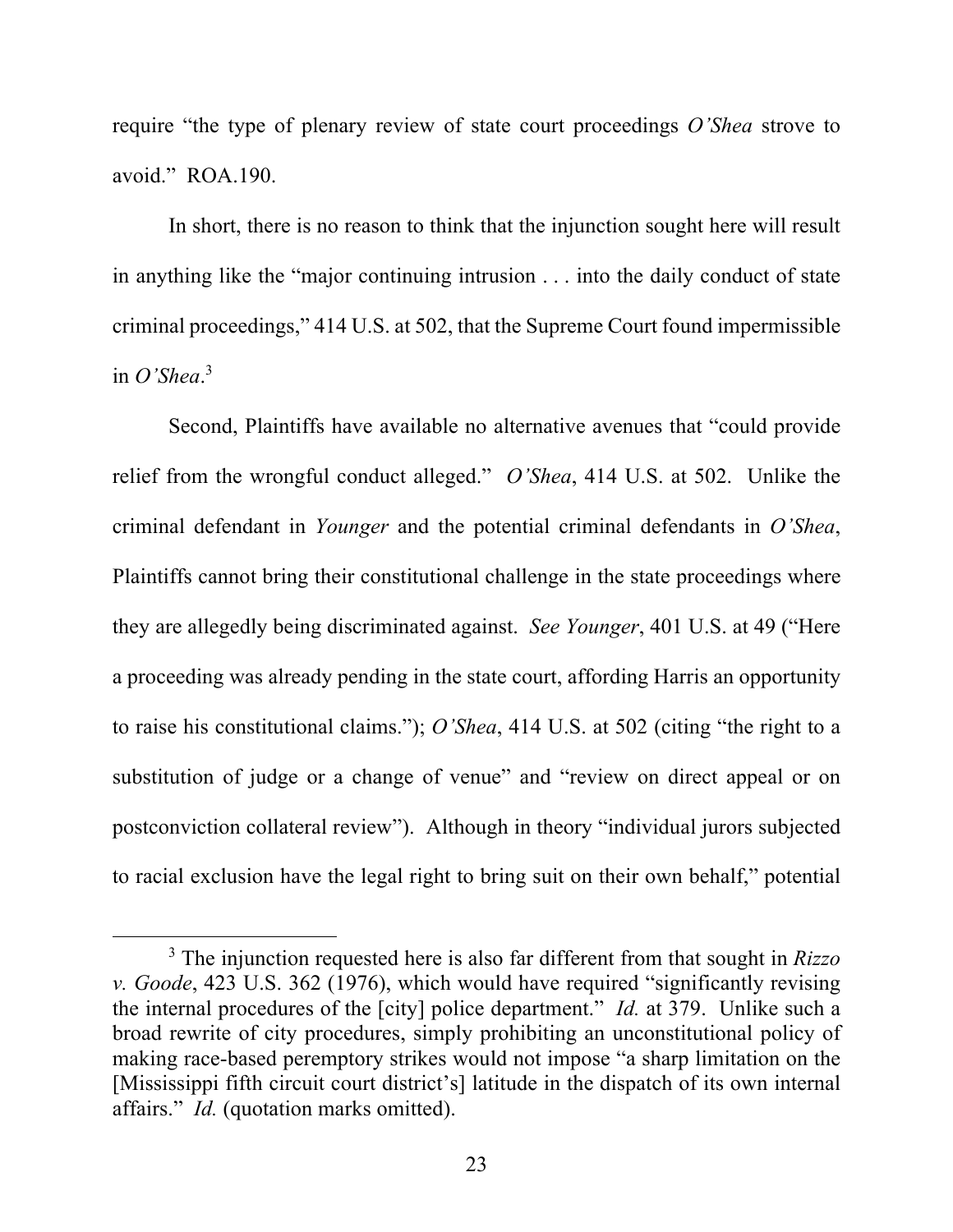jurors "have no opportunity to be heard at the time of their exclusion." *Powers v. Ohio*, 499 U.S. 400, 414 (1991). Moreover, the "barriers to a suit by an excluded juror" are so "daunting" as to be effectively prohibitive, in part because "it would be difficult for an individual juror to show a likelihood that discrimination against him at the *voir dire* stage will recur." *Id.* at 414-15. Because Plaintiffs cannot litigate their challenge in criminal cases where they are called as potential jurors, and because "[t]he reality" is that "practical barriers" prevent them from altering the district attorney's policy through discrete challenges to individual jury-selection decisions, *id.* at 415, those avenues do not offer Plaintiffs "an adequate remedy." *O'Shea*, 414 U.S. at 499 (quoting *Younger*, 401 U.S. at 43-44).

What avenue remains? The district court's only answer was that "Mississippi courts exercise concurrent jurisdiction with their federal counterparts over § 1983 claims," ROA.183 (quoting *E. Miss. State Hosp. v. Callens*, 892 So. 2d 800, 812 (Miss. 2004)), and so Plaintiffs could file their Section 1983 suit in state court. But the option of filing one's challenge in state court is available for *any* Section 1983 challenge to *any* constitutional violation by *any* state actor. The district court's reasoning, therefore, would always preclude bringing a Section 1983 claim in federal court. That cannot be right, as *Younger*'s "exception" would swallow the "general rule" that "a federal court's 'obligation' to hear and decide a case is 'virtually unflagging,'" and that potential "'[p]arallel state-court proceedings do not detract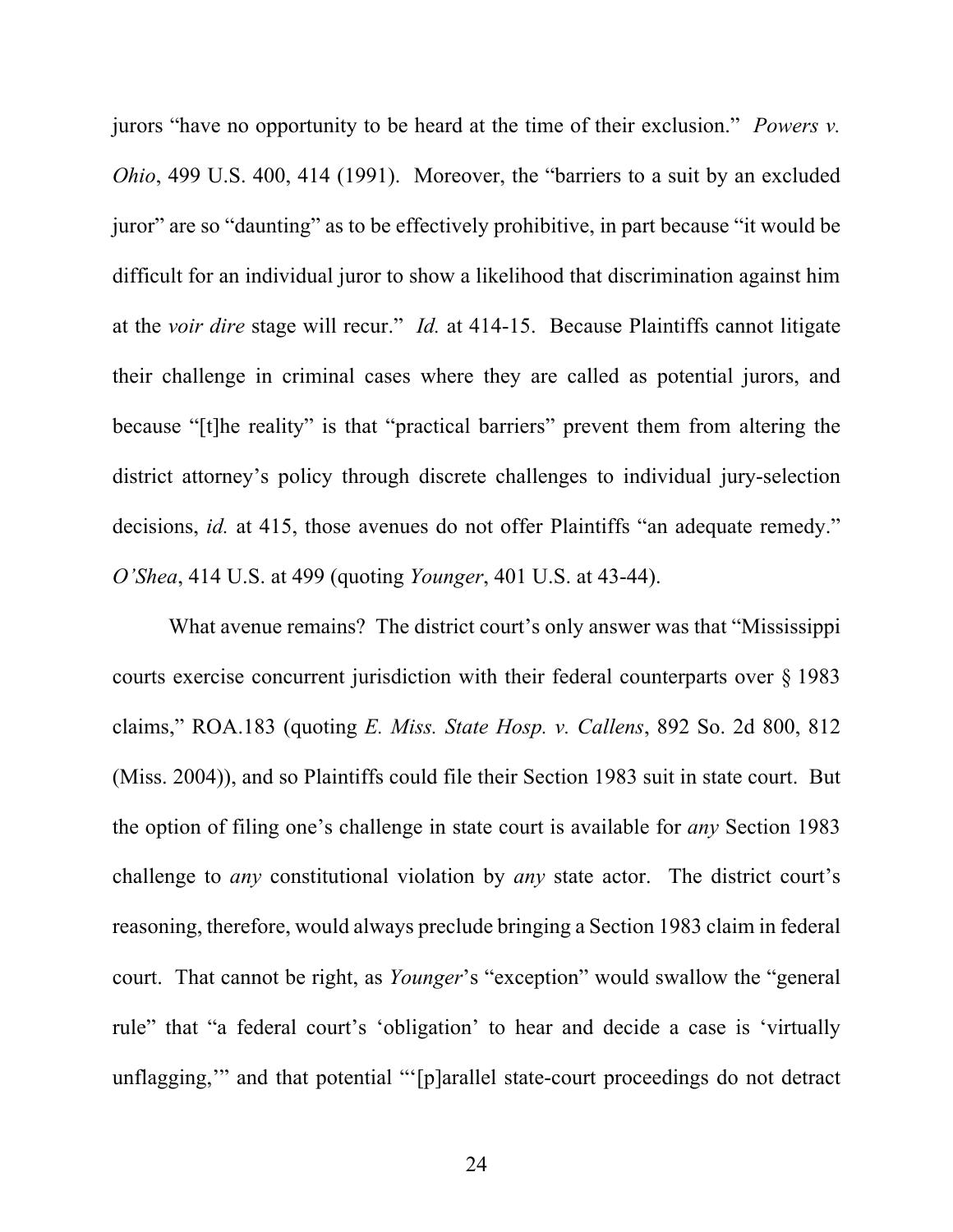from that obligation.'" *Sprint Commc'ns*, 571 U.S. at 77 (quoting *Colo. River Water Conserv. Dist. v. United States*, 424 U.S. 800, 817 (1976)).

In addition to "mak[ing] a mockery of the rule that only exceptional circumstances justify a federal court's refusal to decide a case in deference to the States," *New Orleans Pub. Serv.*, 491 U.S. at 368, the district court's reasoning flies in the face of Section 1983's most basic purpose, which was to provide "a uniquely federal remedy," *Wilson*, 471 U.S. at 271, that would be "supplementary to any remedy any State might have," *McNeese*, 373 U.S. at 672. Regardless of what recourse might be available in state court, "[p]roponents of the measure repeatedly argued that . . . an independent federal remedy was necessary," *Briscoe v. LaHue*, 460 U.S. 325, 338 (1983), precisely *because* state courts were often not receptive to challenges to their own justice systems. *See supra* at 13-16.

\* \* \*

The district court's rationale for dismissing Plaintiffs' case would preclude virtually any suit in federal court alleging unconstitutional discrimination in state criminal justice systems. No precedent requires this dramatic expansion of *Younger* and *O'Shea* abstention doctrine, and such an expansion is especially unwarranted given the dubious legal foundation on which the entire doctrine rests. There is no basis for shielding the district attorney's alleged misconduct from judicial review in federal court.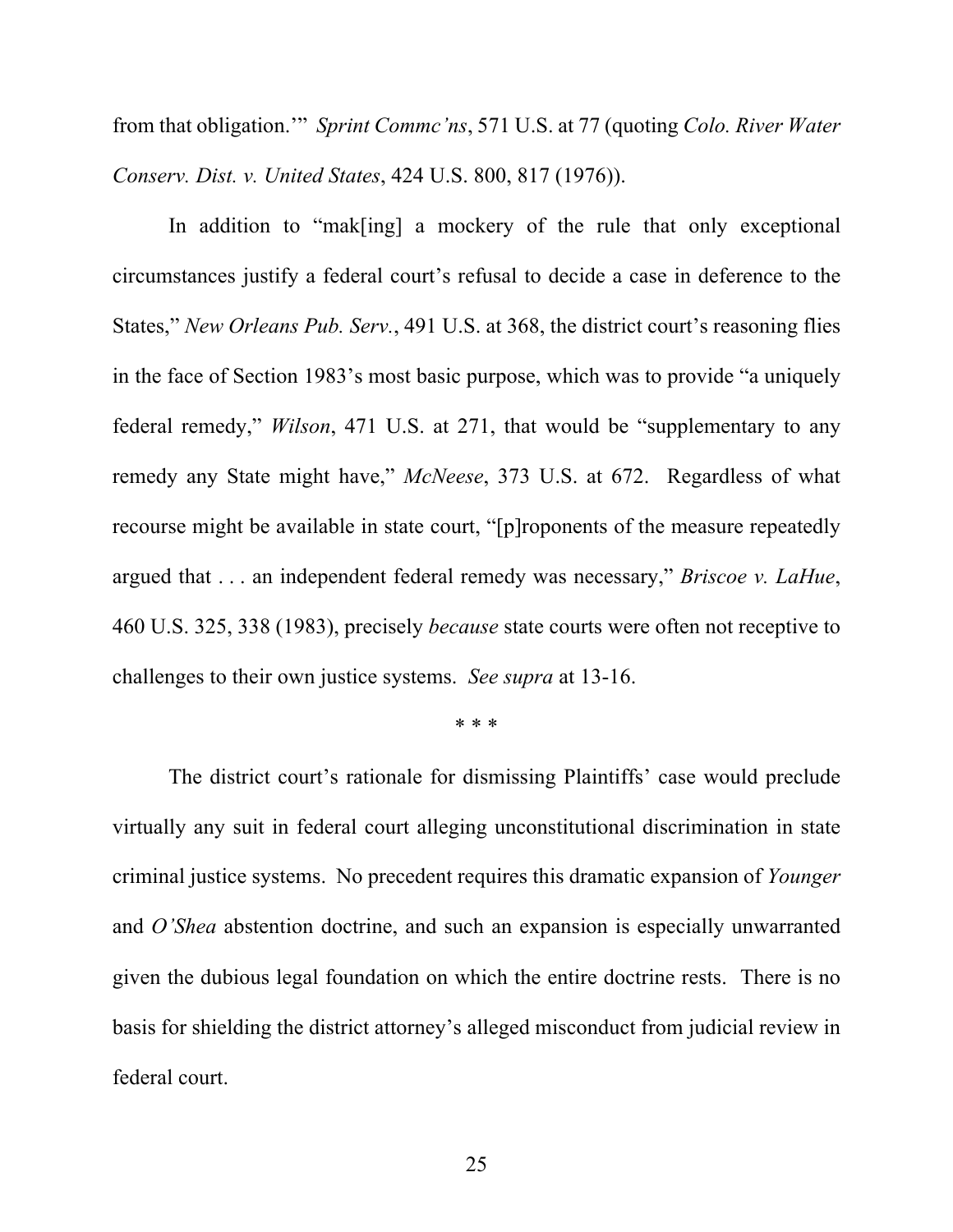### **CONCLUSION**

For the foregoing reasons, this Court should reverse the district court's ruling.

Respectfully submitted,

/s/ Dayna J. Zolle Elizabeth B. Wydra Brianne J. Gorod Brian R. Frazelle Dayna J. Zolle CONSTITUTIONAL ACCOUNTABILITY CENTER 1200 18th Street NW, Suite 501 Washington, D.C. 20036 (202) 296-6889 dayna@theusconstitution.org

*Counsel for Amicus Curiae*

Dated: February 19, 2021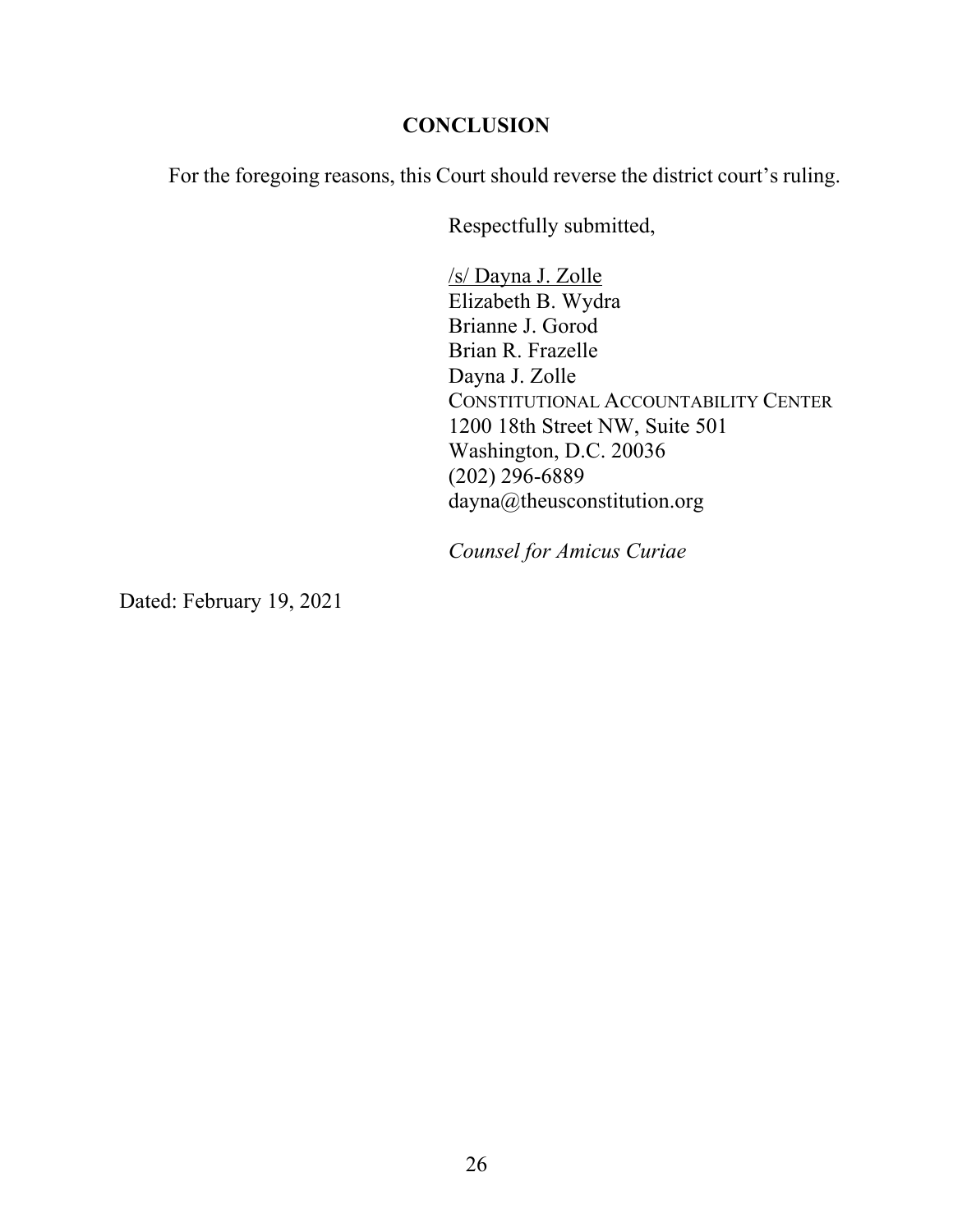### **CERTIFICATE OF SERVICE**

I hereby certify that I electronically filed the foregoing with the Clerk of Court for the United States Court of Appeals for the Fifth Circuit by using the appellate CM/ECF system on February 19, 2021.

I certify that all participants in the case are registered CM/ECF users and that service will be accomplished by the appellate CM/ECF system.

Executed this 19th day of February, 2021.

/s/ Dayna J. Zolle Dayna J. Zolle *Counsel for Amicus Curiae*